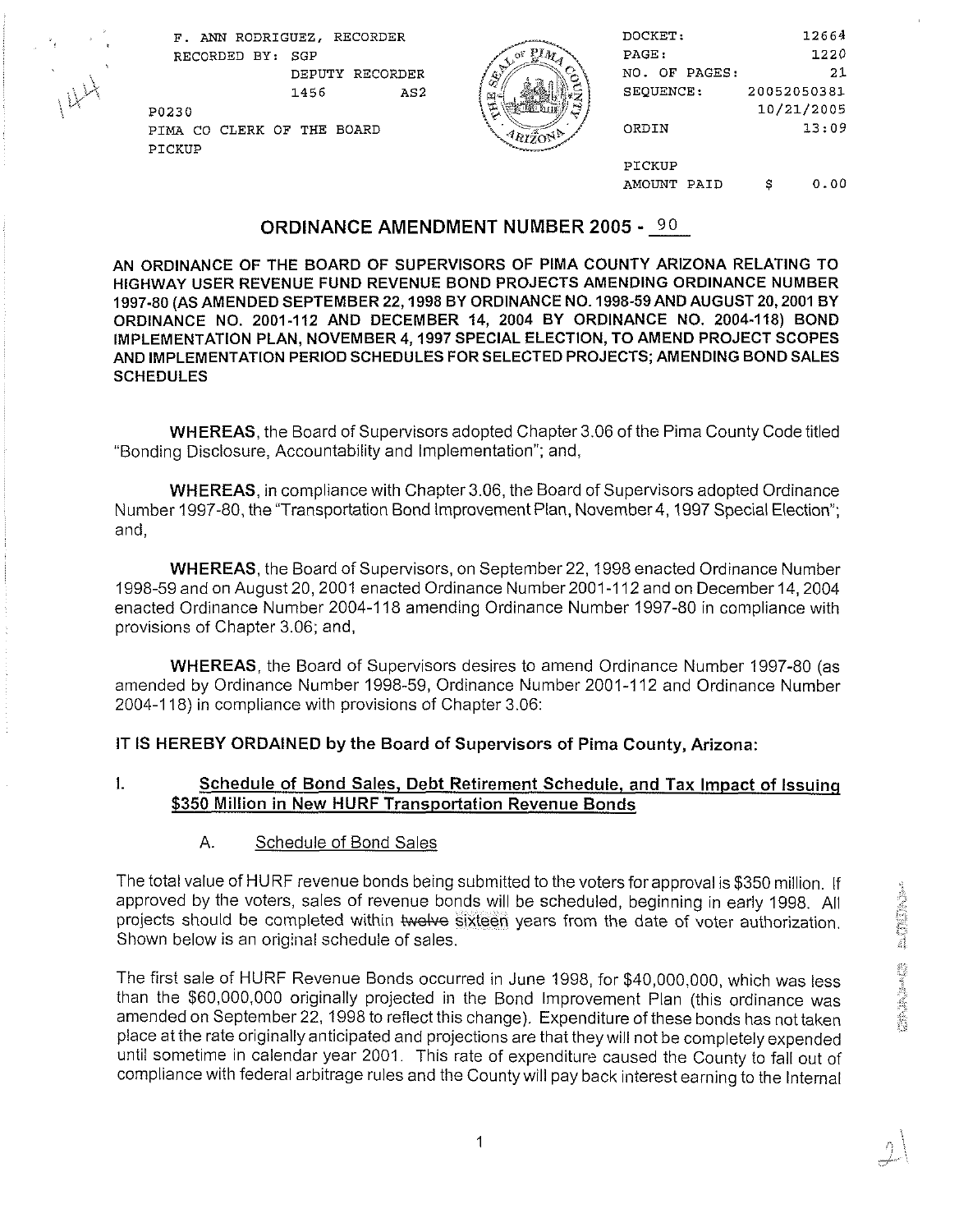Revenue Service. This experience strongly recommends that the County provides itself with flexibility to sell bonds more frequently or in years other than stated in Table I above and to sell bonds in smaller, more targeted amounts than projected in Table 1. If exercised, the intent of this flexibility would be to provide for more focused cash flow management and the avoidance of arbitrage entanglements. It is not anticipated at this time that the overall time period of this bond package will be increased by four years.

#### II. Specific Project Description, Scope of Word, and Location by Major Category and Proiect

Below is a list of 57 8 projects to be completed with \$350 million in County HURF Revenue Bonds At the end of this ordinance, Figure 1 is a map indicating the location of each project.

#### DOT-1 - River Road, First Avenue to Campbell Avenue

| Location:                                       | Tucson, Unincorporated County                                                                                                                                                                                                                                                                                                                                                                                                                                                                                                                                                                                                                                                                                                                                                                                                                                                                                                                                   |  |
|-------------------------------------------------|-----------------------------------------------------------------------------------------------------------------------------------------------------------------------------------------------------------------------------------------------------------------------------------------------------------------------------------------------------------------------------------------------------------------------------------------------------------------------------------------------------------------------------------------------------------------------------------------------------------------------------------------------------------------------------------------------------------------------------------------------------------------------------------------------------------------------------------------------------------------------------------------------------------------------------------------------------------------|--|
| Bond Funding:                                   | \$15,500,000                                                                                                                                                                                                                                                                                                                                                                                                                                                                                                                                                                                                                                                                                                                                                                                                                                                                                                                                                    |  |
| Scope:                                          | This project consists of widening and realignment of existing River<br>Road between First Avenue and Campbell Avenue. The proposed<br>project will be a four-lane divided roadway with landscape median,<br>multi-use lanes, outside curbs, storm drains, pedestrian facilities and<br>additional landscaping. The right-of-way will support future expansion<br>to six lanes, if warranted. This cross section will match the segment<br>of River Road from Oracle Road to First Avenue improved previously.<br>The intersection of First Avenue and River Road will have only minor<br>revisions to accommodate the cross section. The project will extend<br>to just east of Campbell Avenue. Traffic signals at Via Entrada and<br>Campbell Avenue will be reconstructed with this project. New culverts<br>will be installed and existing culverts under River Road will be<br>extended to carry drainage from the Foothills towards the Rillito<br>River. |  |
| Benefit.                                        | The project will reduce congestion and enhance safety along River<br>Road. The estimated economic value of the improvements to traffic<br>flow and reductions in accidents are \$83.93 million. The benefit cost<br>ratio is 5.4:1.                                                                                                                                                                                                                                                                                                                                                                                                                                                                                                                                                                                                                                                                                                                             |  |
| Other Funding:                                  | \$6,464,000 (\$2,000,000 6,172,000 County HURF)<br>(292,000 Other)                                                                                                                                                                                                                                                                                                                                                                                                                                                                                                                                                                                                                                                                                                                                                                                                                                                                                              |  |
| Implementation Period:                          | 1/2/3                                                                                                                                                                                                                                                                                                                                                                                                                                                                                                                                                                                                                                                                                                                                                                                                                                                                                                                                                           |  |
| Future Annual Operating &<br>Maintenance Costs: | \$18,000                                                                                                                                                                                                                                                                                                                                                                                                                                                                                                                                                                                                                                                                                                                                                                                                                                                                                                                                                        |  |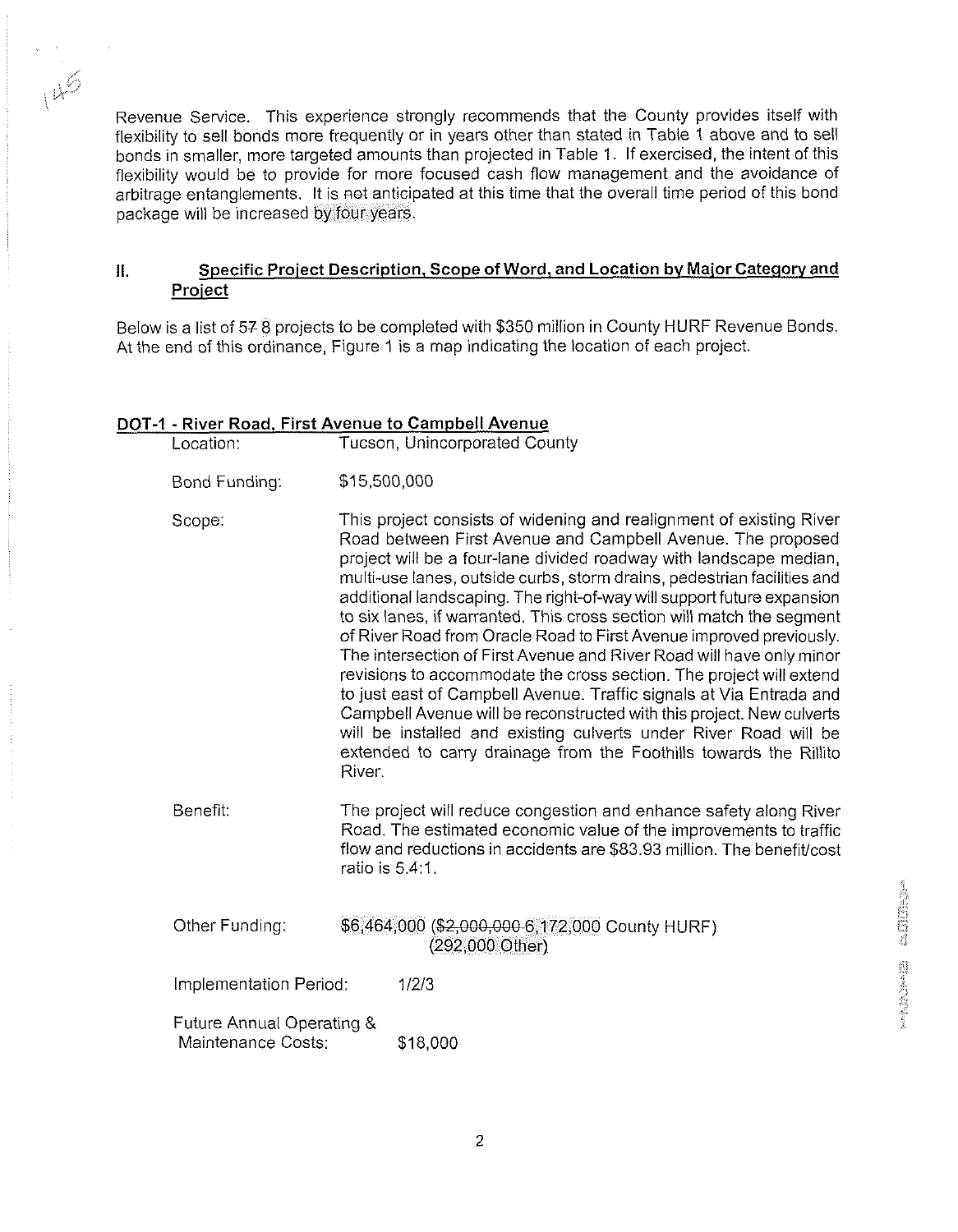## $\mu^{\downarrow\downarrow\varnothing}$ DOT-2 - Sunrise Drive, Swan Road to Craycroft Road

| Location:                                       |                                                                                                                                                                                                                                                                                                                                                                                                                                                                                                                                                    | Unincorporated County                                                                                                                                                                                                                   |
|-------------------------------------------------|----------------------------------------------------------------------------------------------------------------------------------------------------------------------------------------------------------------------------------------------------------------------------------------------------------------------------------------------------------------------------------------------------------------------------------------------------------------------------------------------------------------------------------------------------|-----------------------------------------------------------------------------------------------------------------------------------------------------------------------------------------------------------------------------------------|
| Bond Funding:                                   | \$5,000,000                                                                                                                                                                                                                                                                                                                                                                                                                                                                                                                                        |                                                                                                                                                                                                                                         |
| Scope:                                          | The project will widen Sunrise Drive along its existing alignment from<br>east west of Swan Road to east west of Craycroft Road. Proposed<br>improvements will include two travel lanes in each direction, multi-use<br>lanes, outside curbs and storm drains, landscaping and provision of<br>pedestrian facilities and noise barriers where warranted. The median<br>treatment will be either a raised landscape median or a median two-<br>way left-turn lane, pending further evaluation of local area access<br>and circulation requirements. |                                                                                                                                                                                                                                         |
| Benefit:                                        |                                                                                                                                                                                                                                                                                                                                                                                                                                                                                                                                                    | The project will reduce congestion and enhance safety along Sunrise<br>Drive. The estimated economic value of the improvements to traffic<br>flow and reductions in accidents are \$71.73 million. The benefit/cost<br>ratio is 14.3:1. |
| Other Funding:                                  | \$10,305,000 (\$1,500,000-10,164,000 County HURF)<br>$(141,000 \text{ Other})$                                                                                                                                                                                                                                                                                                                                                                                                                                                                     |                                                                                                                                                                                                                                         |
| Implementation Period:                          |                                                                                                                                                                                                                                                                                                                                                                                                                                                                                                                                                    | 1/2/3                                                                                                                                                                                                                                   |
| Future Annual Operating &<br>Maintenance Costs: |                                                                                                                                                                                                                                                                                                                                                                                                                                                                                                                                                    | \$15,000                                                                                                                                                                                                                                |

#### DOT-3 - River Road, La Cholla Boulevard to La Canada Drive

| Location:     | Unincorporated County                                                                                                                                                                                                                                                                                                                                                                                                                                                                                                                                                                                                                                                                                                                |
|---------------|--------------------------------------------------------------------------------------------------------------------------------------------------------------------------------------------------------------------------------------------------------------------------------------------------------------------------------------------------------------------------------------------------------------------------------------------------------------------------------------------------------------------------------------------------------------------------------------------------------------------------------------------------------------------------------------------------------------------------------------|
| Bond Funding: | \$3,500,000                                                                                                                                                                                                                                                                                                                                                                                                                                                                                                                                                                                                                                                                                                                          |
| Scope:        | The existing two-lane road will be replaced with a four-lane divided<br>roadway similar to the recently completed improvements on River<br>Road between La Cañada and 15th Avenue. Improvements will<br>consist of a raised landscape median, two travel lanes in each<br>direction, multi-use lanes, outside curbs, storm drains and<br>landscaping. The right-of-way and alignment will support future<br>expansion to six lanes, if warranted. Project will include pedestrian<br>The existing box culverts will be lengthened to<br>facilities.<br>accommodate the widened cross section and at least one additional<br>drainage structure will be built east of La Cholla Boulevard to<br>accommodate the Citrus Wash drainage. |
| Benefit:      | The project will reduce congestion and enhance safety along River<br>Road. The estimated economic value of the improvements to traffic<br>flow and reductions in accidents are \$26.28 million. The benefit/cost<br>ratio is 2.7: 1.                                                                                                                                                                                                                                                                                                                                                                                                                                                                                                 |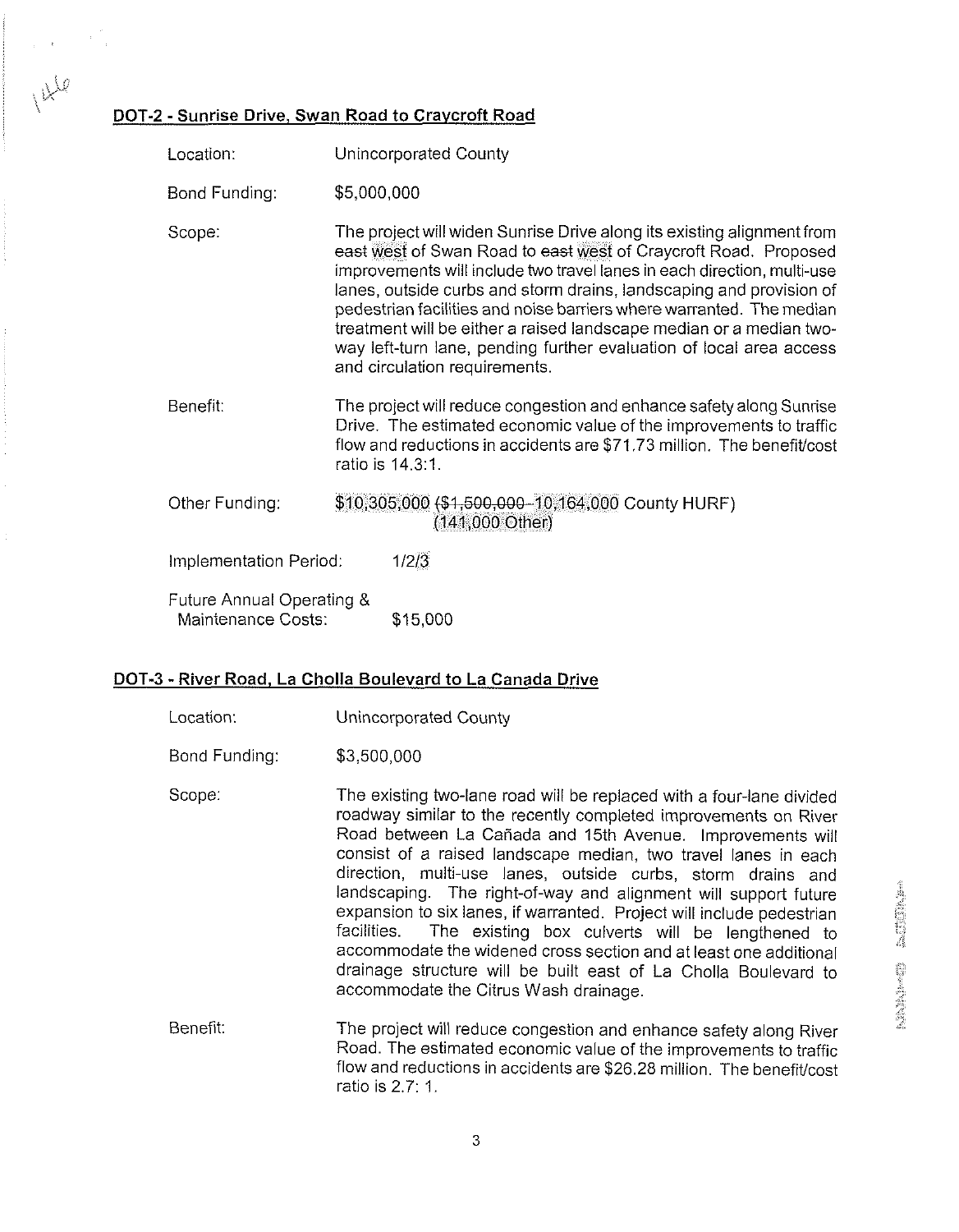Other Funding: \$6,200,000 \$1,395,000 (5,300,000 1,373,000 Urban Area HURF) (900,000 Developer Funded) (22,000 County HURF)

Implementation Period: 1

 $\frac{1}{2} \sum_{i=1}^{n} \frac{1}{2}$ 

 $\aleph^{\wedge}$ 

| Future Annual Operating & |          |
|---------------------------|----------|
| Maintenance Costs:        | \$24,000 |

#### **DOT-4** - River Road, Campbell Avenue to Alvernon Way

| Location:                                       |                                                                                                                                                                                                                                                                                                                                                                                                                                                                                                                                                                                                                                                                                                                                                                                                                                                                                                                                                                                                                                                                                                                                                                                                                              | Unincorporated County, Tucson                                                                                                                                                                                                         |  |  |
|-------------------------------------------------|------------------------------------------------------------------------------------------------------------------------------------------------------------------------------------------------------------------------------------------------------------------------------------------------------------------------------------------------------------------------------------------------------------------------------------------------------------------------------------------------------------------------------------------------------------------------------------------------------------------------------------------------------------------------------------------------------------------------------------------------------------------------------------------------------------------------------------------------------------------------------------------------------------------------------------------------------------------------------------------------------------------------------------------------------------------------------------------------------------------------------------------------------------------------------------------------------------------------------|---------------------------------------------------------------------------------------------------------------------------------------------------------------------------------------------------------------------------------------|--|--|
| Bond Funding:                                   |                                                                                                                                                                                                                                                                                                                                                                                                                                                                                                                                                                                                                                                                                                                                                                                                                                                                                                                                                                                                                                                                                                                                                                                                                              | \$13,500,000 \$15,613,000 (additional funding from DOT-05)                                                                                                                                                                            |  |  |
| Scope:                                          | The proposed project will consist of widening and realignment of<br>River Road from east of Campbell Avenue to the extension of<br>Alvernon Way, east of Dodge Boulevard (see DOT -5). The road<br>cross section will consist of two through lanes in each direction with a<br>raised landscape median, multi-use lanes, outside curbs, storm<br>drains and landscaping. The project will include improvements for<br>transverse drainage for the Camino Real and Finger Rock Washes,<br>as well as other smaller drainages that currently cross River Road.<br>Improvements to Camino Real Wash will include increasing the<br>channel capacity of the east braid of the wash north of River road,<br>construction of a box culvert under River Road, and construction of a<br>new outfall channel to the Rillito River. Improvements for Finger Rock<br>Wash are presently undefined but will, at a minimum, provide for<br>drainage to flow under River Road. The proposed project includes<br>acquisition of an open space and mitigation area between the<br>improved River Road and the Rillito River, through the River Bend<br>area. The mitigation area will be incorporated with the Rillito River<br>Linear Park. |                                                                                                                                                                                                                                       |  |  |
| Benefit:                                        |                                                                                                                                                                                                                                                                                                                                                                                                                                                                                                                                                                                                                                                                                                                                                                                                                                                                                                                                                                                                                                                                                                                                                                                                                              | The project will reduce congestion and enhance safety along River<br>Road. The estimated economic value of the improvements to traffic<br>flow and reductions in accidents are \$192.00 million. The benefit/cost<br>ratio is 11.6:1. |  |  |
| Other Funding:                                  |                                                                                                                                                                                                                                                                                                                                                                                                                                                                                                                                                                                                                                                                                                                                                                                                                                                                                                                                                                                                                                                                                                                                                                                                                              | \$3,000,000 Urban Area HURF<br>\$8,148,000 (4,230,000 G.O. Bonds)<br>$(2,318,000$ Impact Fees)<br>$(1,600,000 \text{ Other})$                                                                                                         |  |  |
| Implementation Period:                          |                                                                                                                                                                                                                                                                                                                                                                                                                                                                                                                                                                                                                                                                                                                                                                                                                                                                                                                                                                                                                                                                                                                                                                                                                              | 1/2/3/4/5                                                                                                                                                                                                                             |  |  |
| Future Annual Operating &<br>Maintenance Costs: |                                                                                                                                                                                                                                                                                                                                                                                                                                                                                                                                                                                                                                                                                                                                                                                                                                                                                                                                                                                                                                                                                                                                                                                                                              | \$37,500                                                                                                                                                                                                                              |  |  |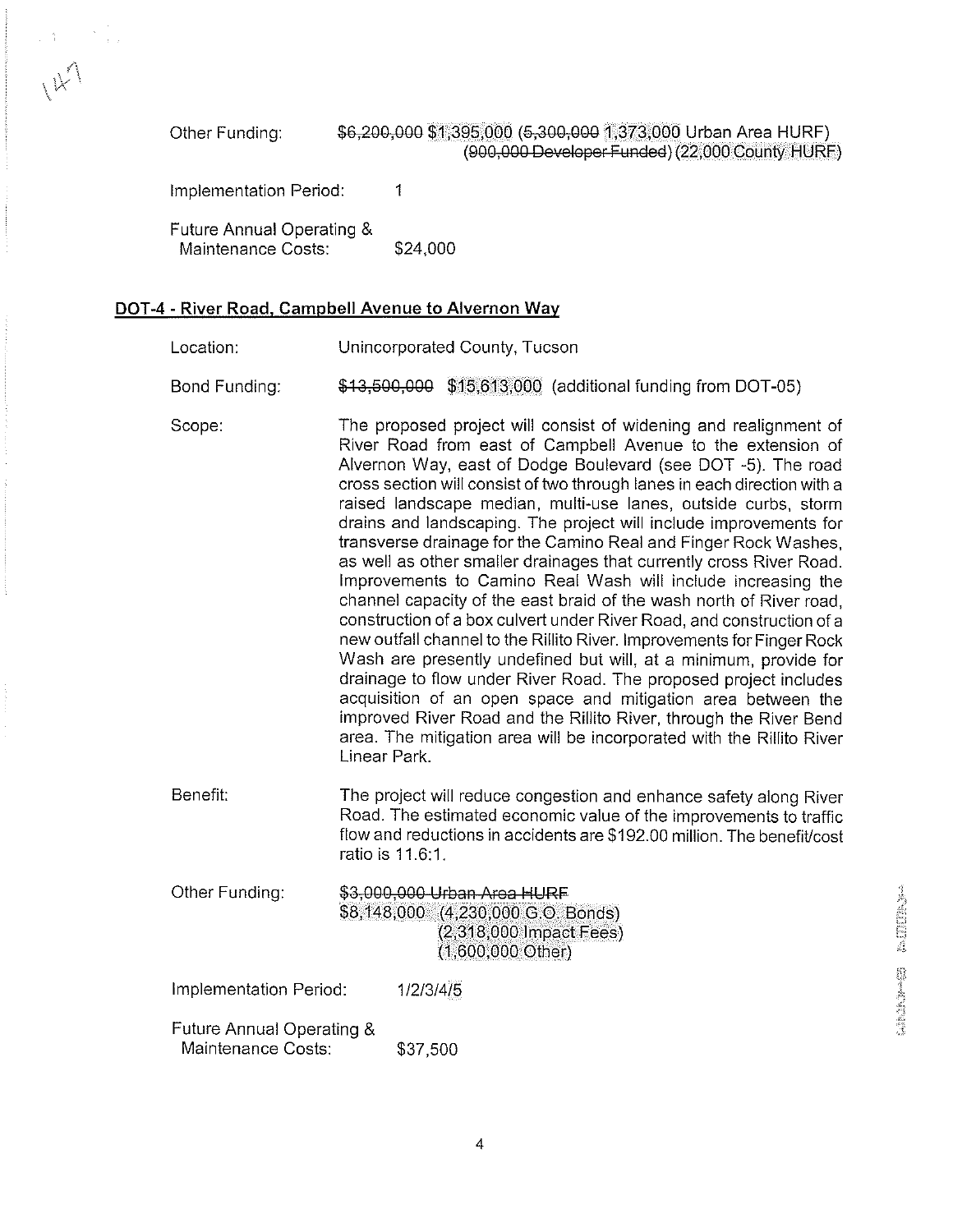#### DOT-5 - Alvernon Way, Ft. Lowell Road to River Road

Location: Unincorporated County, Tucson

Bond Funding: \$6,000,000 \$3,887,000 (funding used with DOT-04)

- Scope: The proposed project is extension of Alvernon Way from its existing intersection of Ft. Lowell Road north and west across the Rillito River to connect to River Road in the vicinity of Dodge Boulevard. The proposed roadway will be a four-lane cross section with a median from River Road to south of the Rillito River. North of Ft. Lowell the cross section will change to a median two-way left-turn lane similar to Alvernon Way south of Ft. Lowell Road. The new road will include multi-use lanes, outside curbs, storm drains, landscaping and pedestrian facilities. The project includes a new bridge across the Rillito River. Right-of-way for the proposed project was acquired with proceeds from the 1986 Transportation Bond issue.
- Benefit: The new Alvernon connection to River Road will provide a wider bridge structure across the Rillito River to replace the functionally obsolete and structurally deficient Dodge Boulevard bridge. Existing traffic volumes on Dodge Boulevard will be significantly reduced. Further evaluation will be made of the existing Dodge Boulevard to determine if the existing bridge will remain in use as a vehicular bridge, with additional weight limits, or will be restricted to pedestrian and bicycle access only to connect the south side of the Rillito Riverwith the Linear Park on the north side. The project will reduce congestion and enhance safety along Dodge Boulevard. The estimated economic value of the improvements to traffic flow and reductions in accidents is \$8.69 million. The benefit/cost ratio is 1.4:1.
- Other Funding: None proposed \$4,836,000 Urban Area HURF

Implementation Period: 1/2/3/4/5

Future Annual Operating & Maintenance Costs: \$18,000

#### DOT-8 -Skyline Drive, Chula Vista to Oranqe Grove Road

- Location: Unincorporated County
- Bond Funding: \$4,800,000 \$388,000 (funding used with DOT-09)
- Scope: The proposed project is the reconstruction of Skyline Drive to a more contemporary four-lane divided roadway cross section with landscape median, multi-use lanes, outside curbs and storm drains, edge landscaping, pedestrian facilities and roadway noise mitigation where warranted. The improvements will enhance the safety, level of service and visual quality of Skyline Drive.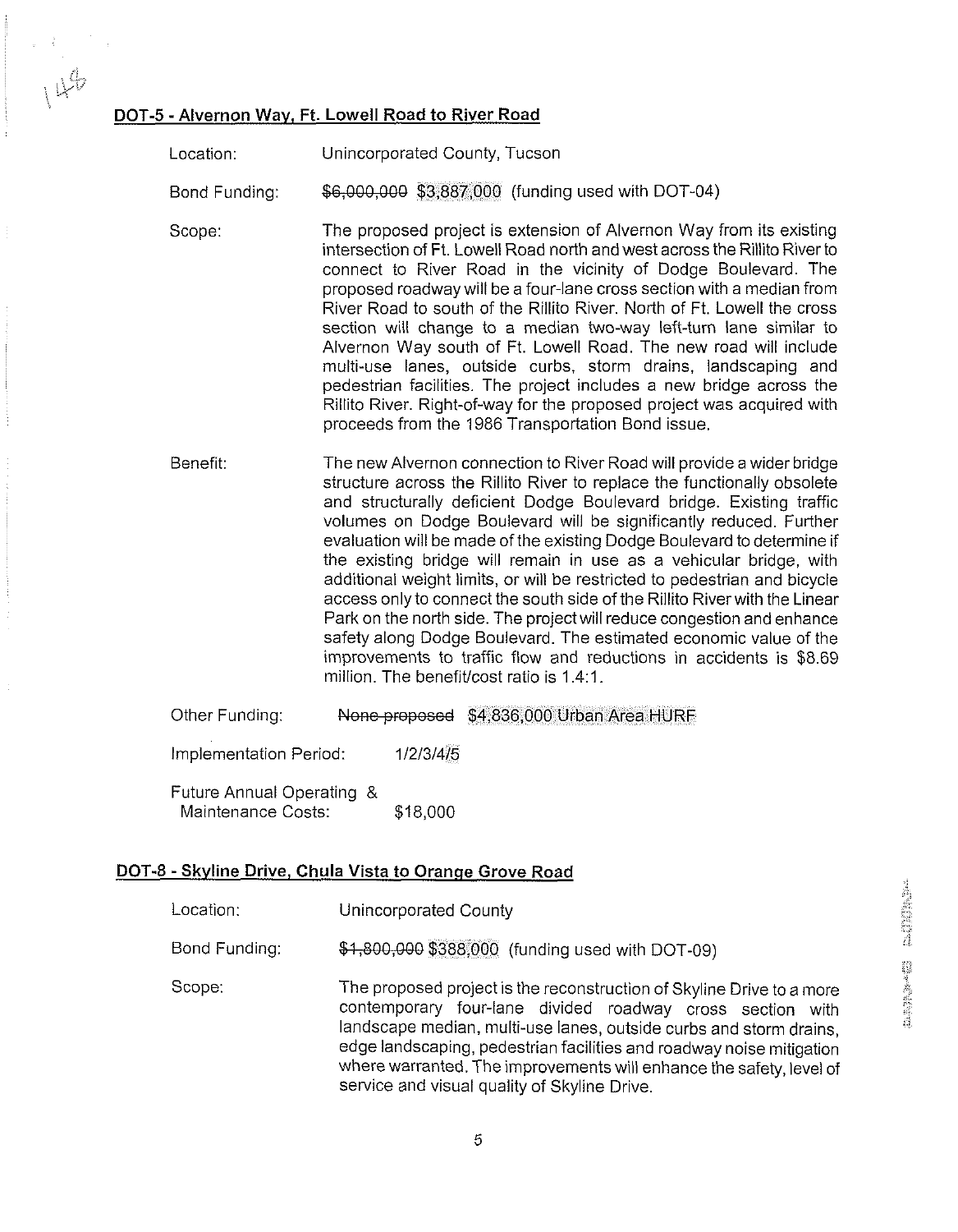Benefit: Primary benefits for this project will be in urban design, neighborhood mitigation, improved drainage and alternate mode facilities. Safety benefits from the improvements to the alignment and sight distance are also expected. The capacity of the roadway will be relatively unaffected by this improvement.

Other Funding: None proposed

Implementation Period: 1/213/4

Future Annual Operating & Maintenance Costs: No Increase

#### DOT-9 - Skyline Drive-Orange-Grove-Road Chula Vista to Campbell Avenue

- Location: Unincorporated County
- Bond Funding:  $$4,800,000$8,816,000$  (additional funding from DOT-08, DOT-16 and DOT-20)
- Scope: The proposed project is the reconstruction of Skyline Drive to a more contemporary four-lane divlded roadway cross section from Chula Vista to Orange Grove Road with landscape median, multi-use lanes, outside curbs and storm drains, edge landscaping, pedestrian facilities and roadway noise mitigation where warranted. Additional Six lanes may will be constructed from Orange Grove Road to Campbell Avenue to accommodate additional traffic from commercial development in the area. The improvements will enhance the safety, level of service and visual quality of Skyline Drive. The intersection at Orange Grove Road will be modified to provide multi-use and turning lanes. Significant intersection improvements at the intersection of Skyline and Campbell will be constructed.
- Benefit: Primary benefits for this project will be in urban design, neighborhood mitigation, improved drainage and alternate mode facilities. Safety benefits from the improvements to the alignment and sight distance are also expected. The capacity of the roadway will be relatively unaffected by this improvement.
- Other Funding: \$7,000,000 \$13,593,000(5,000,000 11,962,000 County HURF)<br>(2,000,000 Developer Funded) (1,631,000 Other)

Implementation Period: 1/2/3/4

Future Annual Operating & Maintenance Costs: No Increase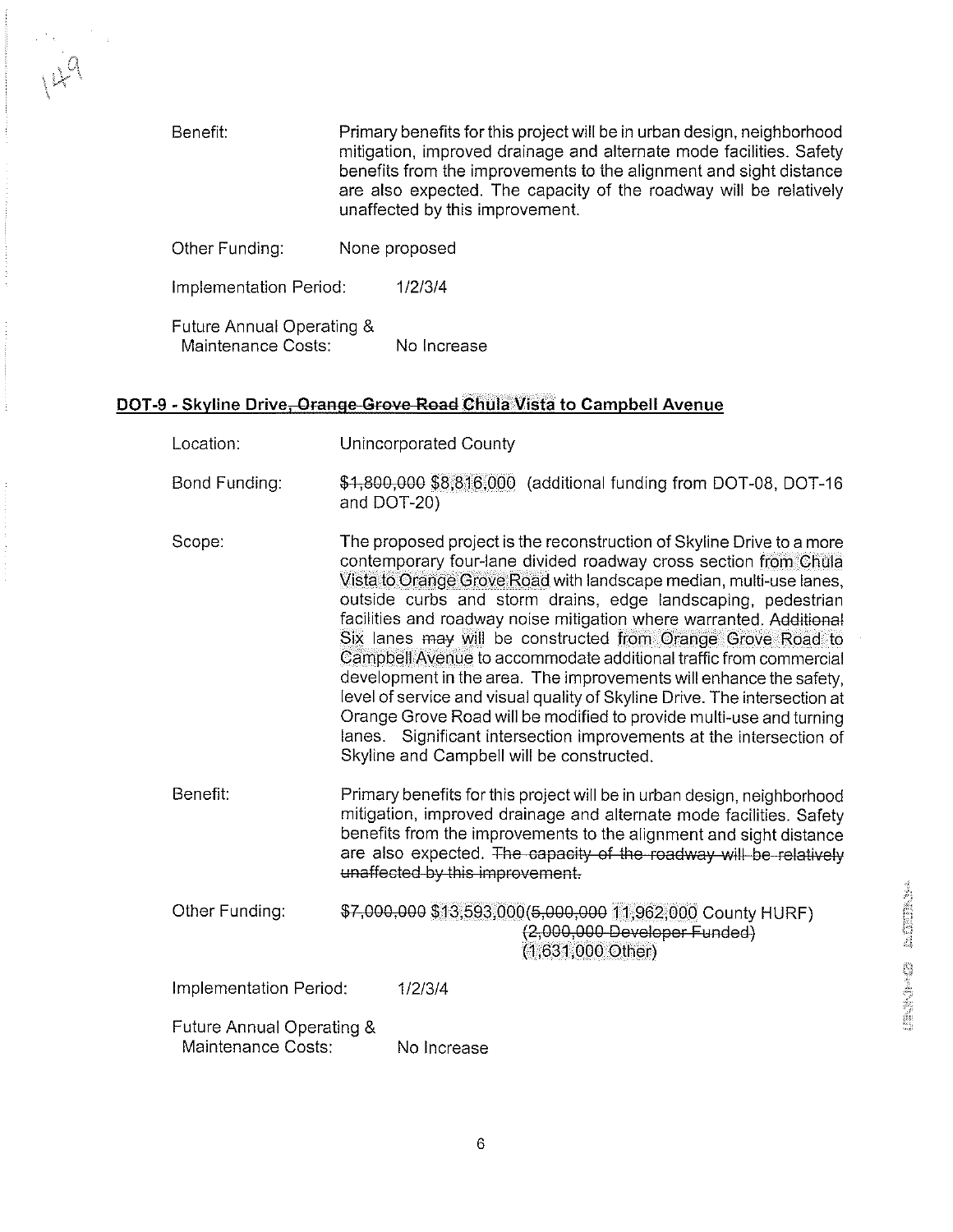#### **DOT-13** - Aio Way, Country Club Road to Alvernon Way

Location: Unincorporated County

Bond Funding: \$6,000,000 \$3,342,000 (remaining bond funding not used)

- Scope: Proposed improvements include reconstruction and widening of existing Ajo Way to a six-lane divided roadway from Country Club Road to Alvernon Way. The roadway cross section will be similar to the recently completed improvements on Ajo Way west of Country Club. The project will provide additional roadway capacity, multi-use lanes for alternate modes, storm drains, roadside landscaping and pedestrian facilities which are currently not included with the existing roadway. Medians will be landscaped.
- Benefit: The proposed project will improve drainage and access control along Ajo Way as well as increase capacity and improve safety. The project will reduce congestion and enhance safety along Ajo Way and increase access to the Kino public service center. The estimated economic value of the improvements to traffic flow and reductions in accidents are \$7.33 million. The benefiffcost ratio is 1.2:l.

Other Funding: None Proposed \$3,537,000 (Other)

Implementation Period: 1/2/3 Future Annual Operating & Maintenance Costs: \$15,000

#### **DOT-14** - Wetmore Road and Ruthrauff Roads, La Cholla Boulevard to Fairview Avenue

| Location:      | Unincorporated County, Tucson                                                                                                                                                                                                                                                                                                                                                                                                                                                                            |
|----------------|----------------------------------------------------------------------------------------------------------------------------------------------------------------------------------------------------------------------------------------------------------------------------------------------------------------------------------------------------------------------------------------------------------------------------------------------------------------------------------------------------------|
| Bond Funding:  | \$7,800,000                                                                                                                                                                                                                                                                                                                                                                                                                                                                                              |
| Scope:         | This project includes construction of four through traffic lanes, multi-<br>use lanes, outside curbs, storm drains, landscaping and noise<br>mitigation where warranted. The median will be a two-way left-turn<br>lane. The proposed cross section is similar to Ruthrauff Road, west<br>of La Cholla Boulevard. This project will also include area drainage<br><b>ANDISONIA</b><br>improvements and construction of one or more conveyance channels<br>from Wetmore Road, north to the Rillito River. |
| Benefit:       | The proposed improvement will provide congestion relief, accident<br><b>SALL</b><br>reduction and drainage benefits over a wide area. The project will<br>reduce congestion and enhance safety along Wetmore Road. The<br>estimated economic value of the improvements to traffic flow and<br>reductions in accidents are \$107.70 million. The benefit/cost ratio is<br>5.7:1.                                                                                                                          |
| Other Funding: | \$11,200,000 \$16,072,000(3,000,000 Urban Area HURF)                                                                                                                                                                                                                                                                                                                                                                                                                                                     |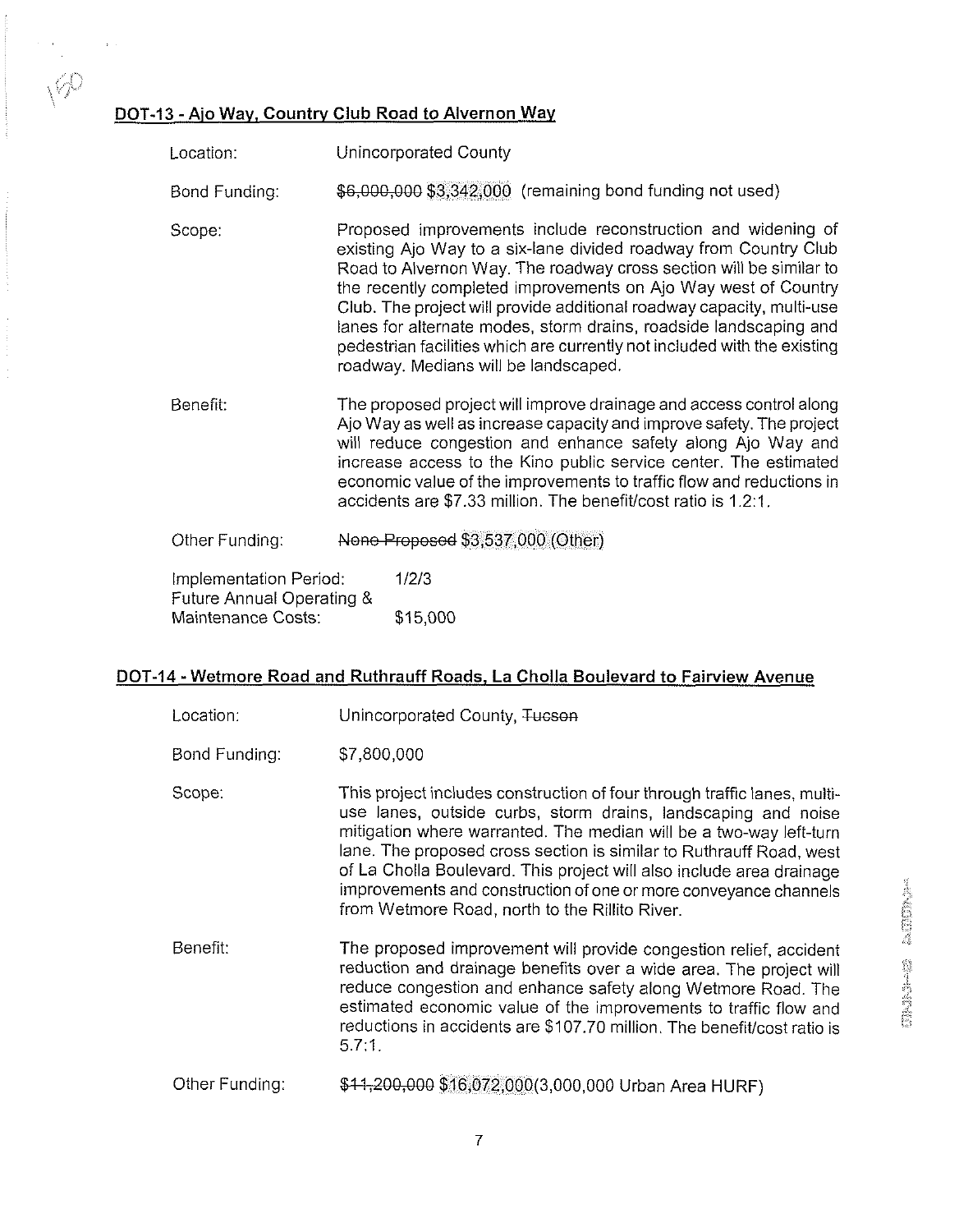(147,000 **1546QiBBB** County HURF)  $(10.084, 0007, 400, 000$  FED STP) (2,226,000 400,000 Impact Fee Funds) (615,000 Other)

Implementation Period: 1/2/3/4

Future Annual Operating & Maintenance Costs: \$34,500

#### **DOT-16** - River Road, Shannon Road to La Cholla Boulevard

- Location: Unincorporated County
- Bond Funding: \$2,000,000 \$863,000 (remaining unused bond funding combined with DOT-9)
- Scope: This project is an extension of River Road from its current terminus at La Cholla Boulevard to approximately Shannon Road, where it will link up with the River Road, Thornydale to Shannon Road extension. The proposed project is a four-lane divided roadway with landscape median, multi-use lane, outside curbs, storm drains, landscaping and neighborhood noise mitigation. The right-of-way will support widening to six lanes in the future, when warranted. The project will include box culverts to carry the Nanini Wash drainage under River Road into the Rillito River.
- Benefit: This project provides regional transportation benefits when connected to the project to the west, completing connections in the regional road system, which provide alternate routes to Orange Grove Road and lna Road for east-west travel north of the Rillito River. The project will reduce congestion and enhance safety along Orange Grove and lna Roads. The estimated economic value of the improvements to traffic flow and reductions in accidents are \$35.98 million. The benefit/cost ratio is 5.7:1.
- Other Funding: \$4,300,000 (4,052,000 FED STP) (248,000 County HURF)

Implementation Period: 1/2

Future Annual Operating & Maintenance Costs: \$42,000

#### **DOT-19** - Hartmann Lane North of Cortaro Farms Road

Location: Marana

Bond Funding:  $$600,000$127,000$  (funding used with DOT-18)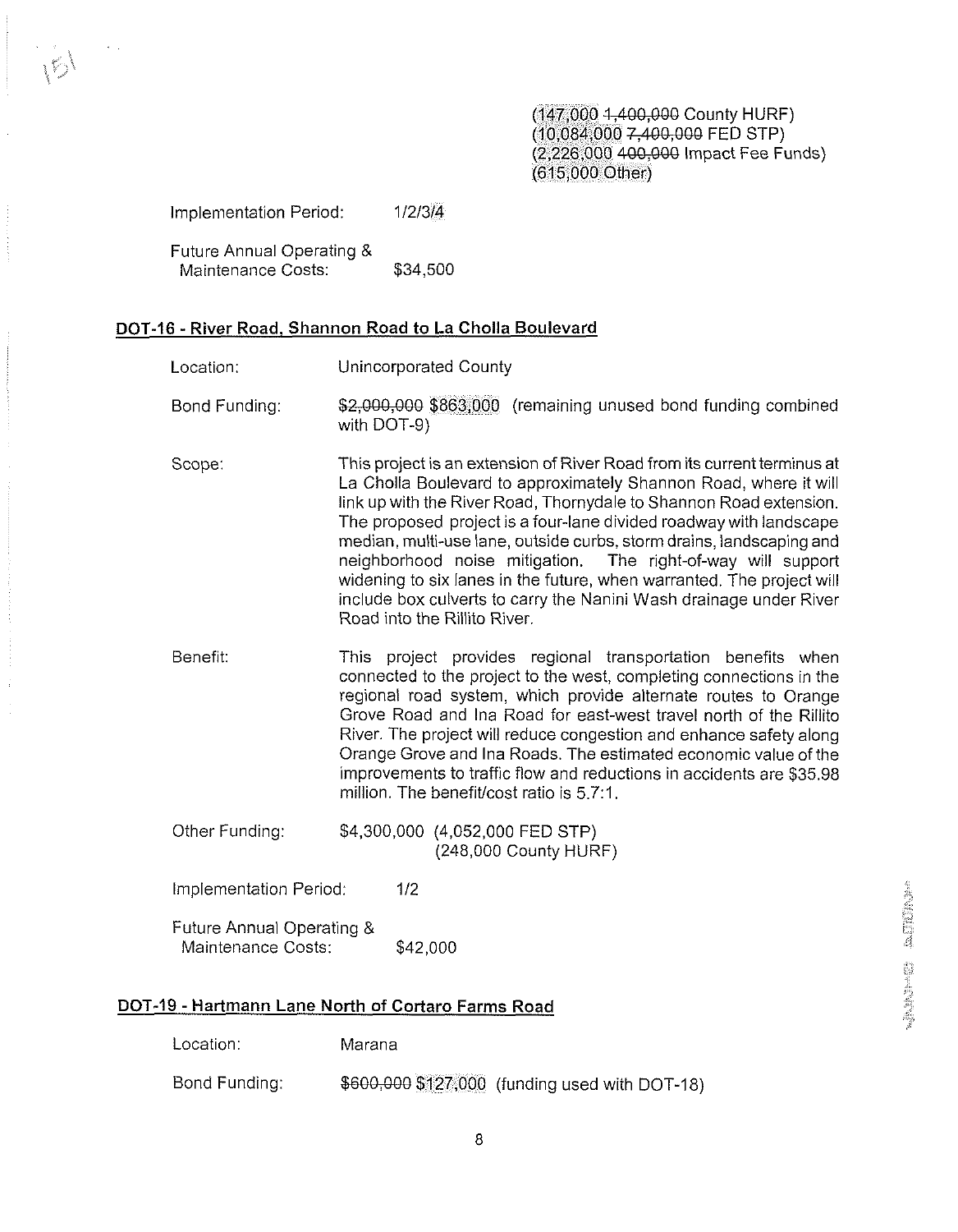| Scope:                                                                    | The proposed project will reconstruct Hartman Lane at the Hardy<br>Wash to provide an all-weather crossing. The existing ford crossing<br>will be replaced with a box culvert. A portion of Hartman Lane on<br>either approach to the box culvert will be reconstructed to provide<br>adequate vertical transitions. The roadway will remain two lanes. At<br>the request of the Town of Marana, the project was terminated after<br>completion of the design work. |  |  |
|---------------------------------------------------------------------------|---------------------------------------------------------------------------------------------------------------------------------------------------------------------------------------------------------------------------------------------------------------------------------------------------------------------------------------------------------------------------------------------------------------------------------------------------------------------|--|--|
| Benefit:                                                                  | The proposed project will improve circulation for the northwest area.                                                                                                                                                                                                                                                                                                                                                                                               |  |  |
| Other Funding:                                                            | As identified in project intergovernmental agreement. (Town of<br>Marana)<br>None                                                                                                                                                                                                                                                                                                                                                                                   |  |  |
| Implementation Period:<br>Future Annual Operating &<br>Maintenance Costs: | 1/2/3<br>\$15,000 Town of Marana                                                                                                                                                                                                                                                                                                                                                                                                                                    |  |  |

#### DOT-21 - Thornydale Road, Orange Grove Road **to** lna Road

 $\sqrt{2}$ 

| Location:                                       |                                                                                                                                                                                                                                                                                                                                                                                                                                                                                                                                                                                                                                                                                          | Unincorporated County, Marana                                                                                                                                                                                                                      |
|-------------------------------------------------|------------------------------------------------------------------------------------------------------------------------------------------------------------------------------------------------------------------------------------------------------------------------------------------------------------------------------------------------------------------------------------------------------------------------------------------------------------------------------------------------------------------------------------------------------------------------------------------------------------------------------------------------------------------------------------------|----------------------------------------------------------------------------------------------------------------------------------------------------------------------------------------------------------------------------------------------------|
| Bond Funding:                                   | \$1,000,000                                                                                                                                                                                                                                                                                                                                                                                                                                                                                                                                                                                                                                                                              |                                                                                                                                                                                                                                                    |
| Scope:                                          | This project is the reconstruction and widening of this roadway to a<br>six-lane divided road with raised median, multi-use lanes, outside<br>curbs, landscaping and pedestrian facilities. This project will connect<br>with the recently completed six-lane bridge over the Cañada del Oro<br>Wash and will provide for widening of the existing box culvert<br>carrying the Carmack Wash under Thornydale Road.<br>Project<br>includes noise and screening walls adjacent to the residential areas<br>east of the road. At the request of the Town of Marana, construction<br>was terminated south of the bridge and design drawings for the<br>remainder were forwarded to the Town. |                                                                                                                                                                                                                                                    |
| Benefit:                                        |                                                                                                                                                                                                                                                                                                                                                                                                                                                                                                                                                                                                                                                                                          | The project will reduce traffic congestion and enhance safety along<br>Thornydale Road. The estimated economic value of the<br>improvements to traffic flow and reductions in accidents are \$280.20<br>million. The benefit/cost ratio is 10/0:1. |
| Other Funding:                                  |                                                                                                                                                                                                                                                                                                                                                                                                                                                                                                                                                                                                                                                                                          | \$7,000,000 \$2,053,000 (2,051,000 Urban Area HURF)<br>$(2,000$ County HURF)                                                                                                                                                                       |
| Implementation Period:                          |                                                                                                                                                                                                                                                                                                                                                                                                                                                                                                                                                                                                                                                                                          | $\overline{2}$                                                                                                                                                                                                                                     |
| Future Annual Operating &<br>Maintenance Costs: |                                                                                                                                                                                                                                                                                                                                                                                                                                                                                                                                                                                                                                                                                          | \$30,000 Town of Marana                                                                                                                                                                                                                            |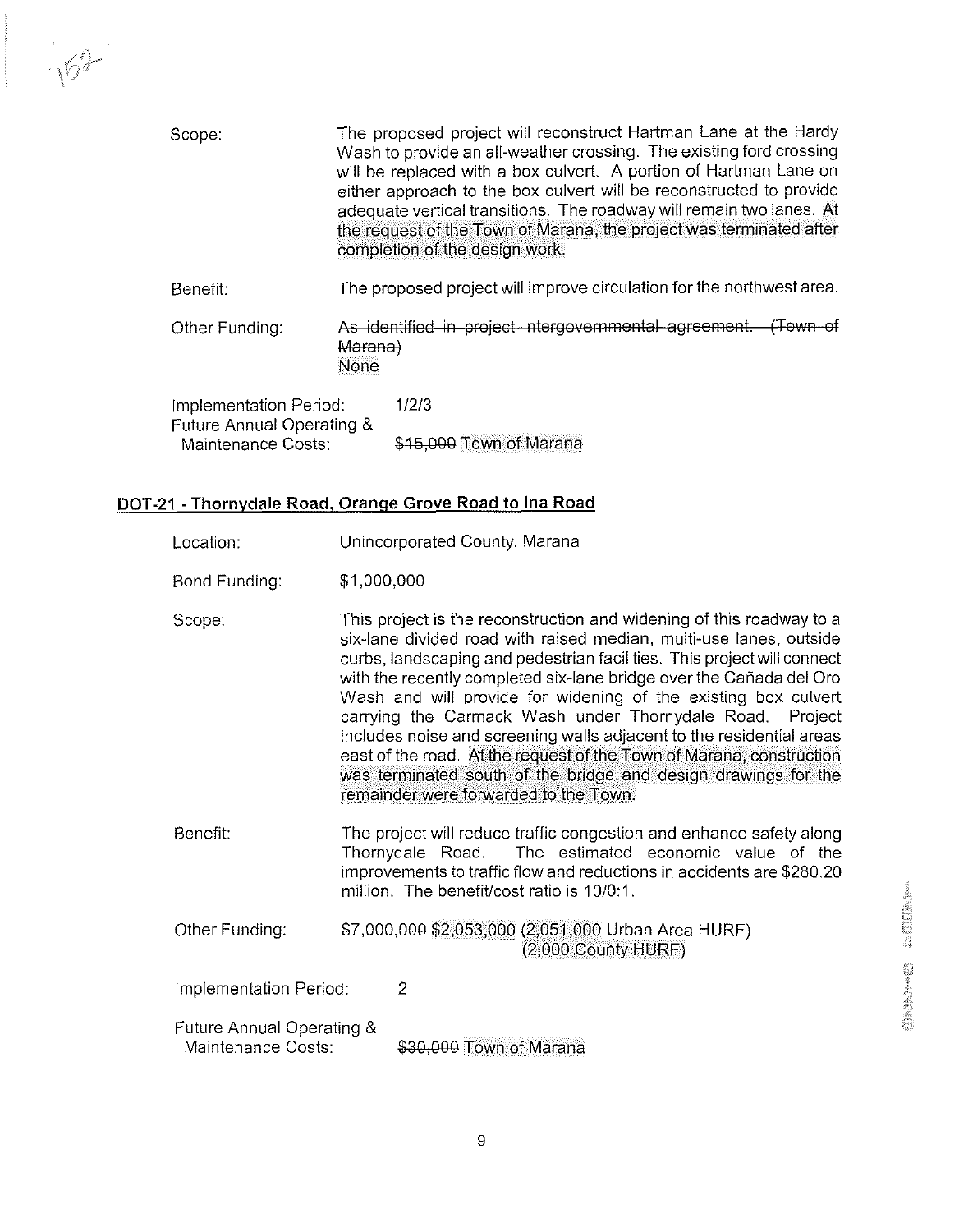#### DOT-22 - Thornydale Road, Ina Road to Cortaro Farms Road

- Location: Unincorporated County, Marana
- Bond Funding: \$1,000,000

 $\sqrt{2}$ 

- Scope: The proposed project is the reconstruction and widening of Thornydale Road to a four-lane divided roadway with landscape median, multi-use lanes, outside curbs and storm drains. The roadway grading, storm drains, screen walls and pedestrian facilities will be located to allow for the expansion of this roadway to six-lanes when warranted in the future. This project includes the construction of a major trunk sewer. The project will include culvert structures to carry drainage under Thornydale Road.
- Benefit: The project will reduce congestion and enhance safety along Thornydale Road. The estimated economic value of the improvements to traffic flow and reductions in accidents are \$94.05 million. The benefit/cost ratio is 8.5:1.
- Other Funding: \$10,000,000 \$15,773,000 (6,000,000 8,507,000 Urban Area HURF) (4&D&WQ 2,769,000 County HURF) (3,927,000 Impact Fees) (570,000 Other)
- Implementation Period: 11213
- Future Annual Operating & Maintenance Costs: \$22,500

#### DOT-25 -Interstate **19** Southbound Frontaqe Road at Continental Road

Location: Unincorporated County (Green Valley) (ADOT right-of-way) Bond Funding: \$1,000,000 Scope: Benefit: The project will realign the southbound Frontage Road to connect with the recently improved intersection of Continental Road at Continental Plaza. The project will separate the southbound on and off ramps at 1-19 from the Frontage Road intersection to improve safety and allow for future signalization of the ramp intersections. The project will consist of construction of a new two-lane road south of Continental Road on new alignment to connect with the existing Frontage Road. Provision for the connection was included in the design and construction of the traffic signal at Continental Plaza. This project will reduce congestion and improve safety by providing the signalized access between the Frontage Road and Continental Road. The increased separation will provide for better operation of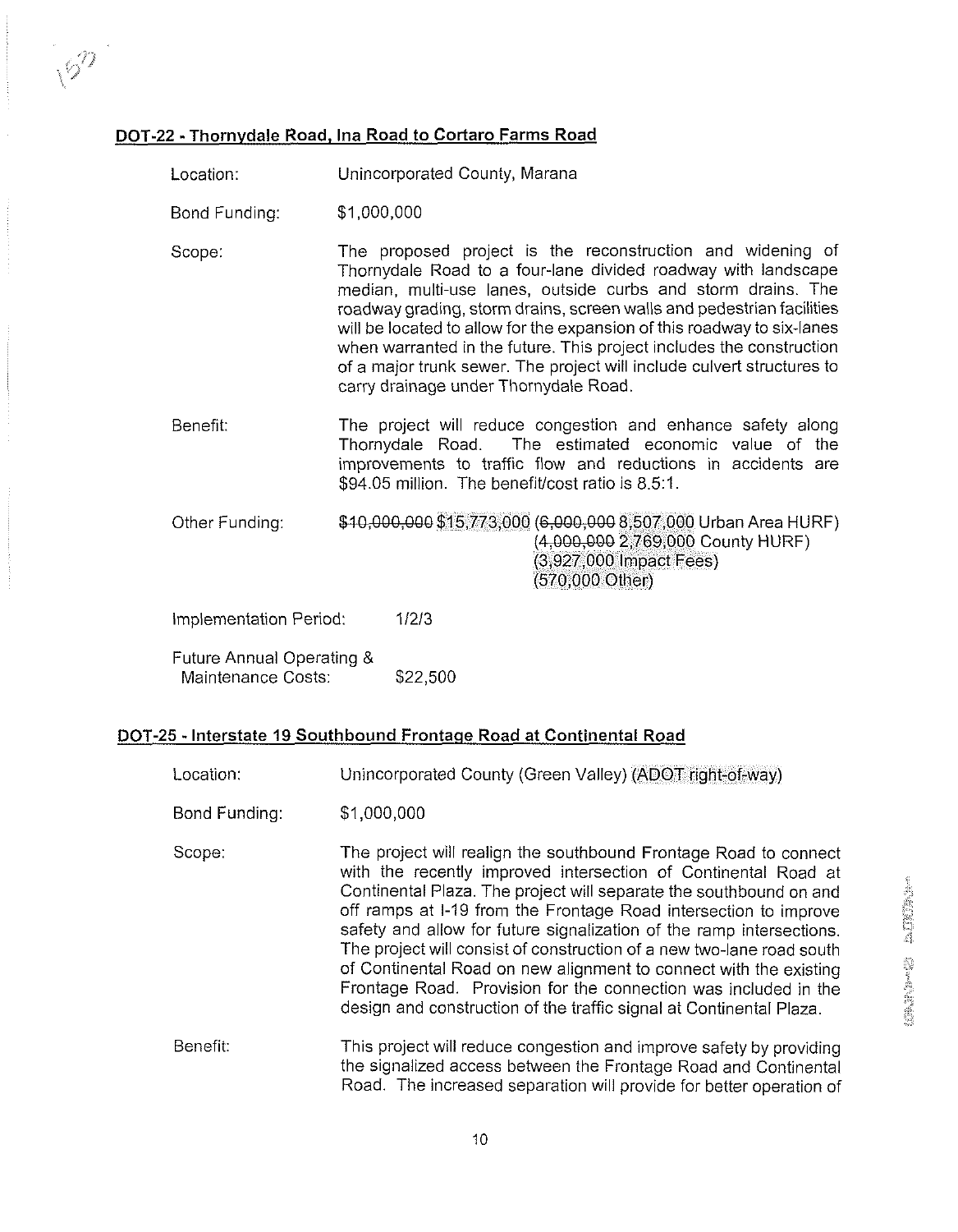the interchange intersections with Continental Road and will reduce the number of traffic signals that would have to be installed along Continental Road in the future as traffic volumes in this area of Green Valley increase.

| Other Funding:                                  | \$500,000 |           |
|-------------------------------------------------|-----------|-----------|
| Implementation Period:                          |           | 1/2/3/4/5 |
| Future Annual Operating &<br>Maintenance Costs: |           | \$4,500   |

#### DOT-27 - River Road at Ventana Wash

 $\left\langle \cdot \right\rangle ^{\lambda}$ 

- Bond Funding: \$1,900,000
- Scope: The proposed project is the replacement of the existing bridge carrying River Road over Ventana Wash. The existing bridge is structurally deficient and functionally obsolete and meets federal requirements for replacement. The new bridge will provide for two traffic lanes, shoulders and a pedestrian facility. The bridge will be located to allow for widening of River Road in the future when warranted.
- Benefit: The existing inadequate bridge will be replaced by a new structure with greater load carrying capacity, width clearance and safety. Provision for bicycles and pedestrians will be included with the new bridge structure.
- Other Funding: \$3,000,000 (600,000 Federal Bridge Funds) (2,400,000 County HURF)

Implementation Period: 1/2/3/4/5/7/8

Future Annual Operating & Maintenance Costs: No Increase

#### DOT-30 - Catalina Hiqhwav. Tanque Verde Road to Houqhton Road

Location: Unincorporated County, Tucson

Bond Funding: \$6,200,000

Scope: The project is the construction of Catalina Highway to a four three-lane roadway from Tanque Verde Road to Harrison Road and a two-lane roadway from Harrison Road to Houghton Road with multi-use lanes and improved roadside drainage. The median treatment will be either a raised-landscape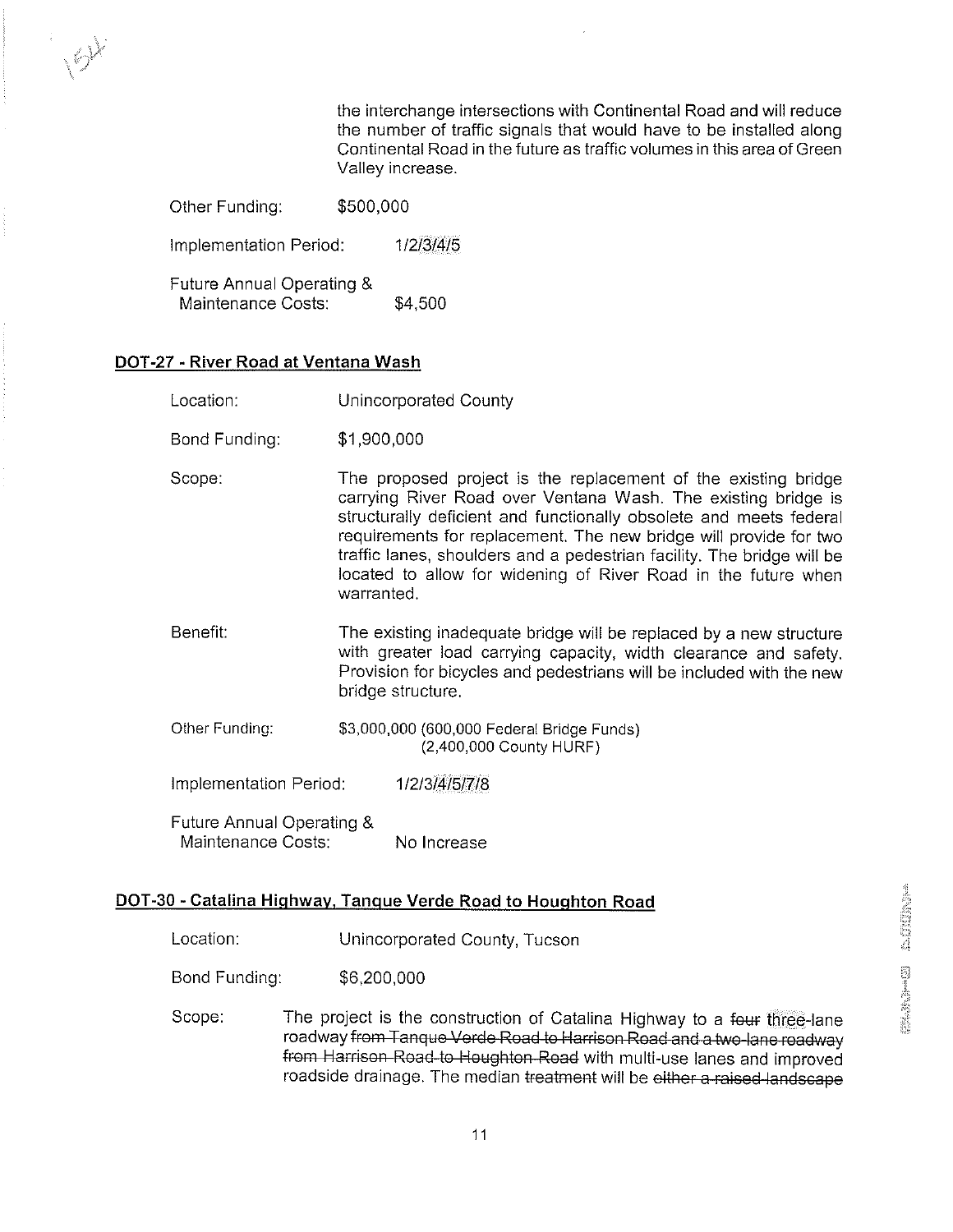median or a two-way left-turn lane. depending on further evaluation of local<br>area-access and circulation requirements. Residential neighborhood Residential neighborhood screening and noise mitigation will be incorporated as required if warranted.

Benefit: The project will reduce congestion and enhance safety along Catalina Highway. The estimated economic value of the improvements to traffic flow and reductions in accidents are \$9.35 million. The benefitlcost ratio is 1.2:l.

Other Funding:  $$4,500,000 $2,355,000$  (Impact Fee Funds) (1,941,000 Impact Fees) (414,000 County HURF)

Implementation Period: 1/2/3/4

Future Annual Operating & Maintenance Costs: \$25,500

#### DOT-33 - **Kolb** Road at Sabino Canyon Road

- Location: Unincorporated County
- Bond Funding: \$3,400,000
- Scope: Proposed project is the widening and realignment of the Sabino Canyon RoadlKolb Road intersection. The project includes widening Sabino Canyon Road from north of Old Sabino Canyon road, the current end of the four-lane roadway, through the Kolb Road intersection. The culvert carrying Ventana Wash under Kolb Road north of Sabino Canyon Road will be reconstructed and lengthened as part of this project. In addition, improvements will be made to the Ventana Wash channel to reduce breakout and retain the 100-year flow. The intersection will be signalized with the improvement.
- Benefit: The project will reduce congestion and enhance safety along Kolb Road. The estimated economic value of the improvements to traffic flow and reductions in accidents are \$20.49 million. The benefit/cost ratio is  $6.0:1$ .
- Other Funding: \$700,000 \$3,003,000 (2,654,000 County HURF) (349,000 Other)

Implementation Period: 1/2

Future Annual Operating & Maintenance Costs: \$6,000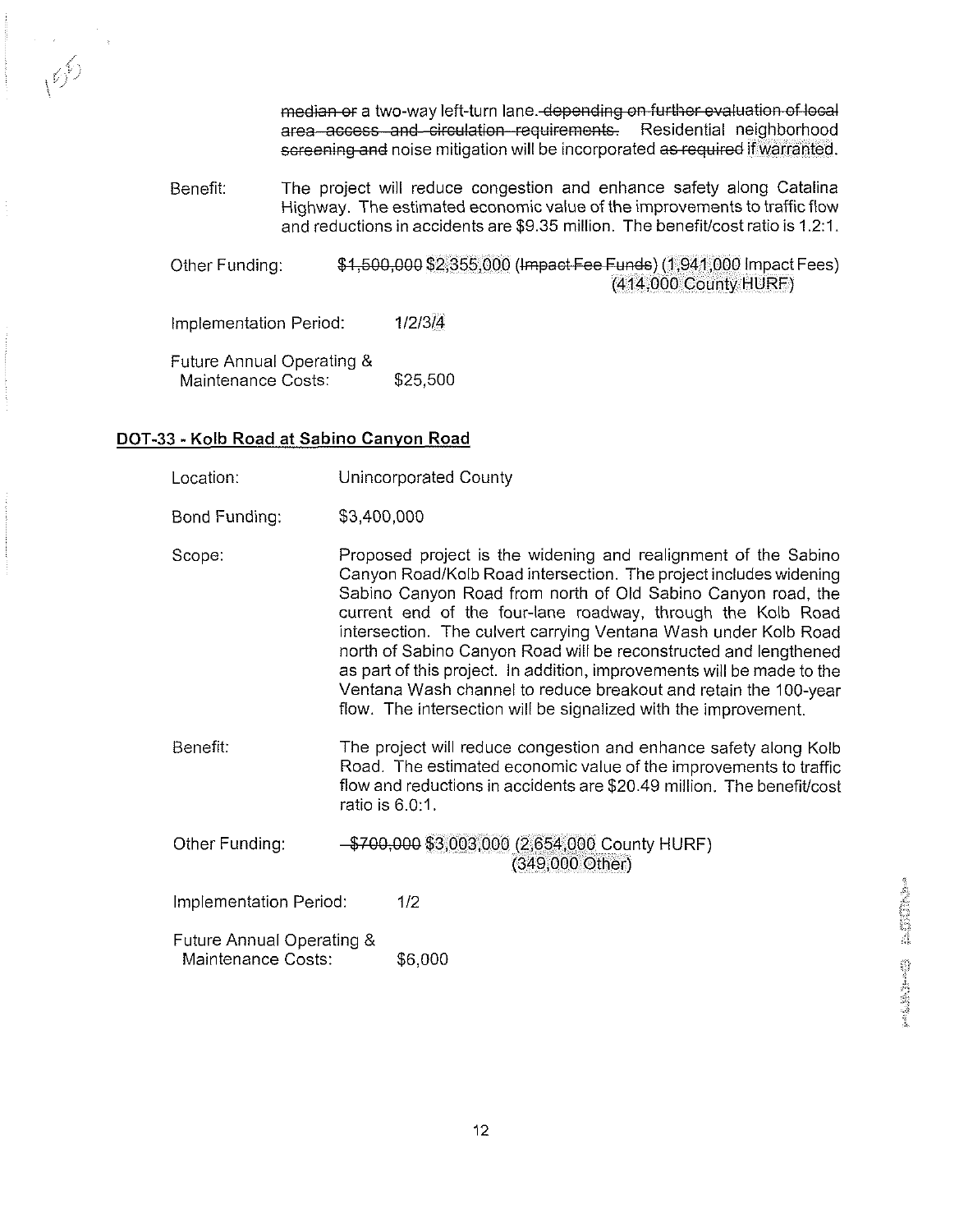#### DOT-34 - Camino del Sol. Continental Road to Ocotillo Wash

 $15^{6}$ 

| Location:<br>Bond Funding:<br>Scope:            | Unincorporated County (Green Valley)<br>\$2,500,000 \$196,194 (remainder reallocated to DOT-37)<br>This project is the construction of a new Camino del Sol/West<br>Parkway, west of the Canoa Land Grant, from existing Camino del Sol<br>in the vicinity of Ocotillo Wash, north to Continental Road. In addition,<br>improvements to Continental Road from the new Camino del Sol<br>intersection east to existing Camino del Sol will be constructed. The<br>project will be constructed initially as a two-lane roadway with capability<br>for future expansion when warranted. The project corridor will be<br>substantially wider that that typically required for the roadway to allow<br>for increased buffering from residential areas east of the roadway and<br>to provide for pedestrian and bicycle facilities off the road. The project<br>will allow for future development of a parkway from Ocotillo Wash north<br>to Duval Mine Road. At the request of the Green Valley Community<br>Coordinating Council, this project is terminated and funds reallocated<br>to DOT-37. |                                                                                                                                                                                                                                                                                                                                          |
|-------------------------------------------------|-----------------------------------------------------------------------------------------------------------------------------------------------------------------------------------------------------------------------------------------------------------------------------------------------------------------------------------------------------------------------------------------------------------------------------------------------------------------------------------------------------------------------------------------------------------------------------------------------------------------------------------------------------------------------------------------------------------------------------------------------------------------------------------------------------------------------------------------------------------------------------------------------------------------------------------------------------------------------------------------------------------------------------------------------------------------------------------------------|------------------------------------------------------------------------------------------------------------------------------------------------------------------------------------------------------------------------------------------------------------------------------------------------------------------------------------------|
| Benefit:                                        |                                                                                                                                                                                                                                                                                                                                                                                                                                                                                                                                                                                                                                                                                                                                                                                                                                                                                                                                                                                                                                                                                               | Proposed project will obviate the need to widen existing Camino del<br>Sol south of Continental Road. This section of Camino del Sol has<br>constrained right-of-way and is developed with residential structures<br>having direct access to the roadway. The project will reduce<br>congestion and enhance safety along Camino del Sol. |
| Other Funding:                                  |                                                                                                                                                                                                                                                                                                                                                                                                                                                                                                                                                                                                                                                                                                                                                                                                                                                                                                                                                                                                                                                                                               | \$2,400,000 (Impact Fee Funds)                                                                                                                                                                                                                                                                                                           |
| Implementation Period:                          |                                                                                                                                                                                                                                                                                                                                                                                                                                                                                                                                                                                                                                                                                                                                                                                                                                                                                                                                                                                                                                                                                               | 1/2/3/4                                                                                                                                                                                                                                                                                                                                  |
| Future Annual Operating &<br>Maintenance Costs: |                                                                                                                                                                                                                                                                                                                                                                                                                                                                                                                                                                                                                                                                                                                                                                                                                                                                                                                                                                                                                                                                                               | \$25,500                                                                                                                                                                                                                                                                                                                                 |

#### DOT-35 - Abrego Drive at Drainageway No. 1/Box Culvert

Location: Town of Sahuarita

Bond Funding: \$600,000 \$150,000 (remaining bond funding not used)

Scope: This project will provide additional funding for the construction of a box culvert to carry Abrego Drive over Drainageway No. 1 north of existing Duval Road. The box culvert will allow the connection of Abrego Drive all the way north to Nogales Highway (8-19). The connections of Abrego Drive north and south of the Drainage way will allow for the existing northbound 1-19 Frontage Road north of Duval Road to be relocated or abandoned as this new connection will provide access to all existing development south of Duval Road that currently has access via the Frontage Road. This project will also provide additional funding for the Duval Mine Road interchange and approaches with 1-19 and the La Canada drainage project.

Benefit: Proposed project will enhance area circulation by allowing Abrego Drive to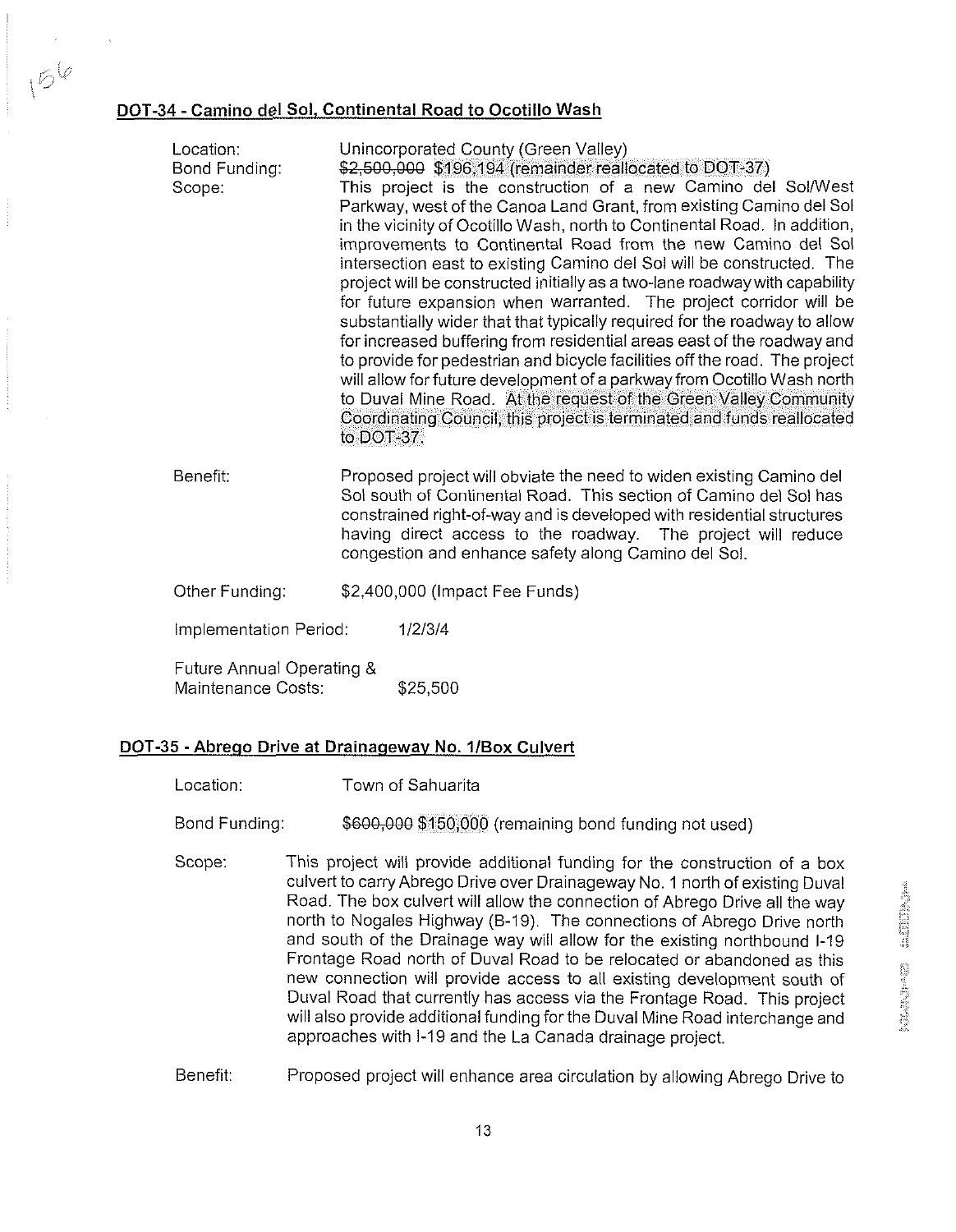extend north to Nogales Highway, reduce the number of intersections along Nogales Highway between 1-19 and Abrego Drive, to allow for access to the highway at intersections appropriately spaced for traffic signals and to improve the geometry of the intersections and approaches to Nogales Highway from the south.

| Other Funding:                                  | None Proposed                           |  |
|-------------------------------------------------|-----------------------------------------|--|
| Implementation Period:                          | 1/2/3/4/5                               |  |
| Future Annual Operating &<br>Maintenance Costs: | Minimal Cost Increase Town of Sahuarita |  |

#### DOT-36 - Camino del SolWest Parkwav. Continental Road to Duval Mine Road

Location: Unincorporated County (Green Valley)

Bond Funding:  $$450,000$   $$0$  (reallocated to DOT-37)

- Scope: Proposed project is the acquisition of right-of-way only for the future construction of a Camino del Sol extension/West Parkway on existing state lands west of developed Green Valley. The right-of-way acquisition will be sufficiently wide to accommodate the planned future road, separate pedestrian and bicycle facilities, linear park features and separation from existing and planned neighborhoods. Exact width will be determined through future study. At the request of the Green Valley Community Coordinating Council, this project is terminated and funds reallocated to DOT-37.
- Benefit: The benefit of the right-of-way acquisition at this time is to assure that there is a complete right-of-way for future construction of the road, to assist area developers to appropriately plan and site their projects to account for this future roadway and to provide an opportunity for construction of the road and parkway elements with future funding.

Other Funding: None Proposed

Implementation Period: 314

Future Annual Operating & Maintenance Costs: None

#### DOT-37 - Interstate-I9 Northbound Frontaqe Road, Canoa TI to Continental TI

Location: Unincorporated County (Green Valley) Bond Funding: \$900,000 \$3,653,000 (additional funding from DOT-34 and DOT-36)

Scope: The proposed project is the construction of 1.2 miles of frontage road that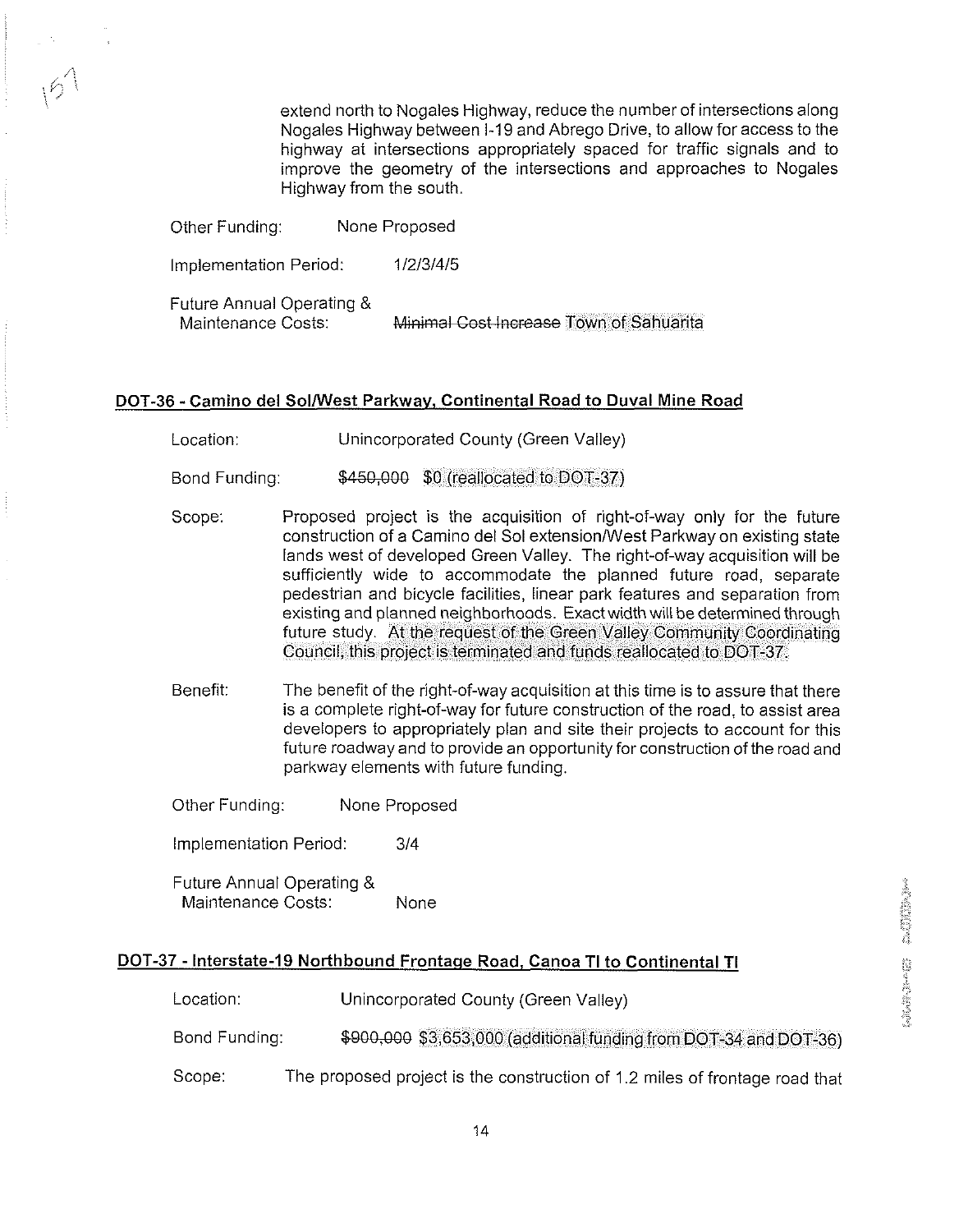were not built with the original 1-19 construction. This segment of Frontage Road crosses two major drainages; the Demitri and Esperanza Washes. These wash crossings will require bridge structures. The project will be a two-lane road with improved shoulders.

Benefit: The project will complete the linkages in the frontage road system from Continental Road south to Arivaca Junction and Arivaca Road. The Frontage Road wlll provlde additional access and circulation opportunities for the southerly portion of the Green Valley community and will provide greater operational flexibility for I-19. The Frontage Road connection will also allow for a better balance of traffic demand between the southbound and northbound frontage roads south of Continental Road. If this project is included in a successful Regional Transportation Authority (RTA) election, a portlon of the bond funds may be reallocated to another project.

| Other Funding:         | $$2,600,000 - (1,000,000$ ADOT<br>(1,600,000 Developer Funded)  |
|------------------------|-----------------------------------------------------------------|
|                        | (2,200,000 2.6% HURF)<br>\$4,700,000<br>(2,500,000 Impact Fees) |
| Implementation Period: | 2/3/4/5/6                                                       |

| Future Annual Operating & |          |
|---------------------------|----------|
| Maintenance Costs:        | \$18,000 |

#### DOT-38 - Pistol Hill Road, Colossal Cave Road to Old Spanish Trail

- Location: Unincorporated County
- Bond Funding: \$1,000,000
- Scope: Project is the construction of Pistol Hill Road as a two-lane road with improved shoulders. The right-of-way for the proposed road was recently acquired from the state land department. The new roadway will provide for additional connections in the east end of the Rincon Valley, will allow traffic to detour around the Colossal Cave Park area and will provide an alternate to the most seriously geometrically constrained sections of Colossal Cave Road and Old Spanish Trail. These roadway segments have respective accident rates 3.5 and 2.8 times greater than the system average.
- Benefit: The project will improve roadway safety by providing an alternative to sections of roadway with severe horizontal alignment and dips. The new road will also be located outside of the Colossal Cave Park and will reduce through traffic within the park area.
- Other Funding: None Proposed \$713,000 County HURF
- Implementation Period: 1
- Future Annual Operating & Maintenance Costs: \$22,500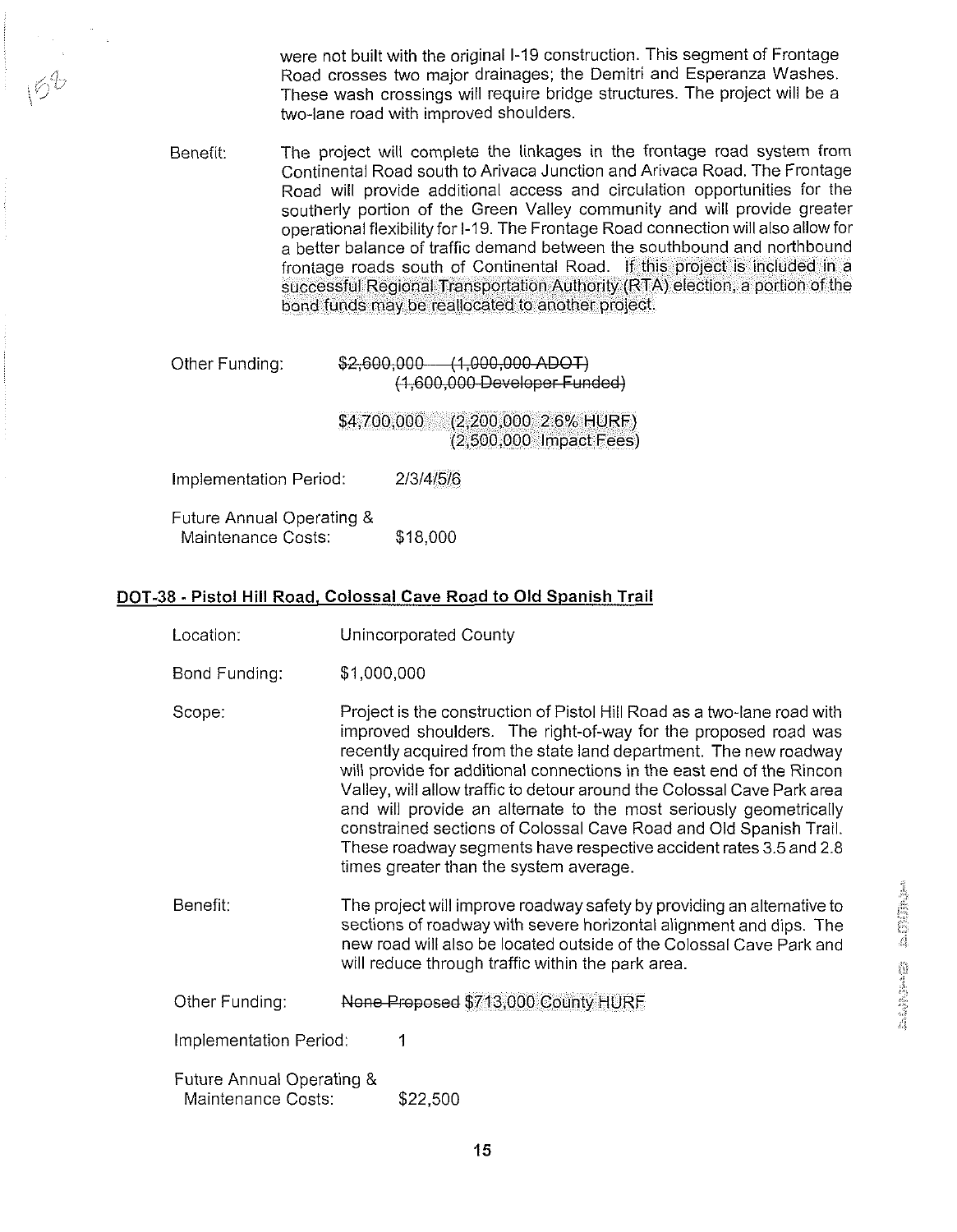#### DOT-39 - Valencia Road, Interstate-19 to South 12th Avenue

 $\frac{1}{2}$ 

 $169$ 

 $\mathcal{L}$ 

|                                                 | 9 - Valencia Road, Interstate-19 to South 12th Avenue                                                                                                                                                                                                                                                                                                                                                                                                                                                            |  |
|-------------------------------------------------|------------------------------------------------------------------------------------------------------------------------------------------------------------------------------------------------------------------------------------------------------------------------------------------------------------------------------------------------------------------------------------------------------------------------------------------------------------------------------------------------------------------|--|
| Location:                                       | Tucson                                                                                                                                                                                                                                                                                                                                                                                                                                                                                                           |  |
| Bond Funding:                                   | \$900,000 \$662,000 (remaining bond funding not used)                                                                                                                                                                                                                                                                                                                                                                                                                                                            |  |
| Scope:                                          | Project includes the widening of Valencia Road to six lanes from I-19<br>to South 12th Avenue, provision of multi-use lanes, drainage<br>improvements, sidewalks, arterial street lighting and safety<br>improvements for intersecting streets. The project will also include<br>improvements to the intersection of South 12 <sup>th</sup> Avenue and Valencia<br>Road to connect to a City of Tucson project to the north and<br>proposed improvements by Arizona Department of Transportation to<br>the west. |  |
| Benefit:                                        | The project will reduce traffic congestion and enhance roadway<br>safety for vehicles, pedestrians and bicyclists. Transit operations will<br>also be improved in this presently constrained corridor.<br>The<br>estimated economic value of the improvements to traffic flow and<br>reductions in accidents are \$10.94 million. The benefit/cost ratio is<br>1221                                                                                                                                              |  |
| Other Funding:                                  | As identified in project intergovernmental agreement. \$600,000 (City<br>of Tucson)                                                                                                                                                                                                                                                                                                                                                                                                                              |  |
| Implementation Period:                          | 1/2                                                                                                                                                                                                                                                                                                                                                                                                                                                                                                              |  |
| Future Annual Operating &<br>Maintenance Costs: | \$6,000 City of Tucson                                                                                                                                                                                                                                                                                                                                                                                                                                                                                           |  |

#### DOT-41 - Neighborhood Transportation Improvements

| Location:                                       | <b>Supervisor District 2</b>                                                                                                                                                                                                 |                                                      |
|-------------------------------------------------|------------------------------------------------------------------------------------------------------------------------------------------------------------------------------------------------------------------------------|------------------------------------------------------|
| Bond Funding:                                   | \$10,000,000                                                                                                                                                                                                                 |                                                      |
| Scope:                                          | The project will construct improvements to neighborhood streets,<br>including but not limited to sidewalks, street lighting, neighborhood<br>traffic mitigation measures, street paving, and ADA pedestrian<br>improvements. |                                                      |
| Benefit:                                        | The project will enhance the usability and safety of neighborhood<br>streets, improve the quality of life in neighborhoods, and add to the<br>stability of and reinvestment in neighborhoods.                                |                                                      |
| Other Funding:                                  |                                                                                                                                                                                                                              | Matching funds from other jurisdictions as available |
| Implementation Period:                          |                                                                                                                                                                                                                              | 2/3/4/5/6/7/8                                        |
| Future Annual Operating &<br>Maintenance Costs: |                                                                                                                                                                                                                              | Minimal                                              |

**THE BASE OF BUILDING**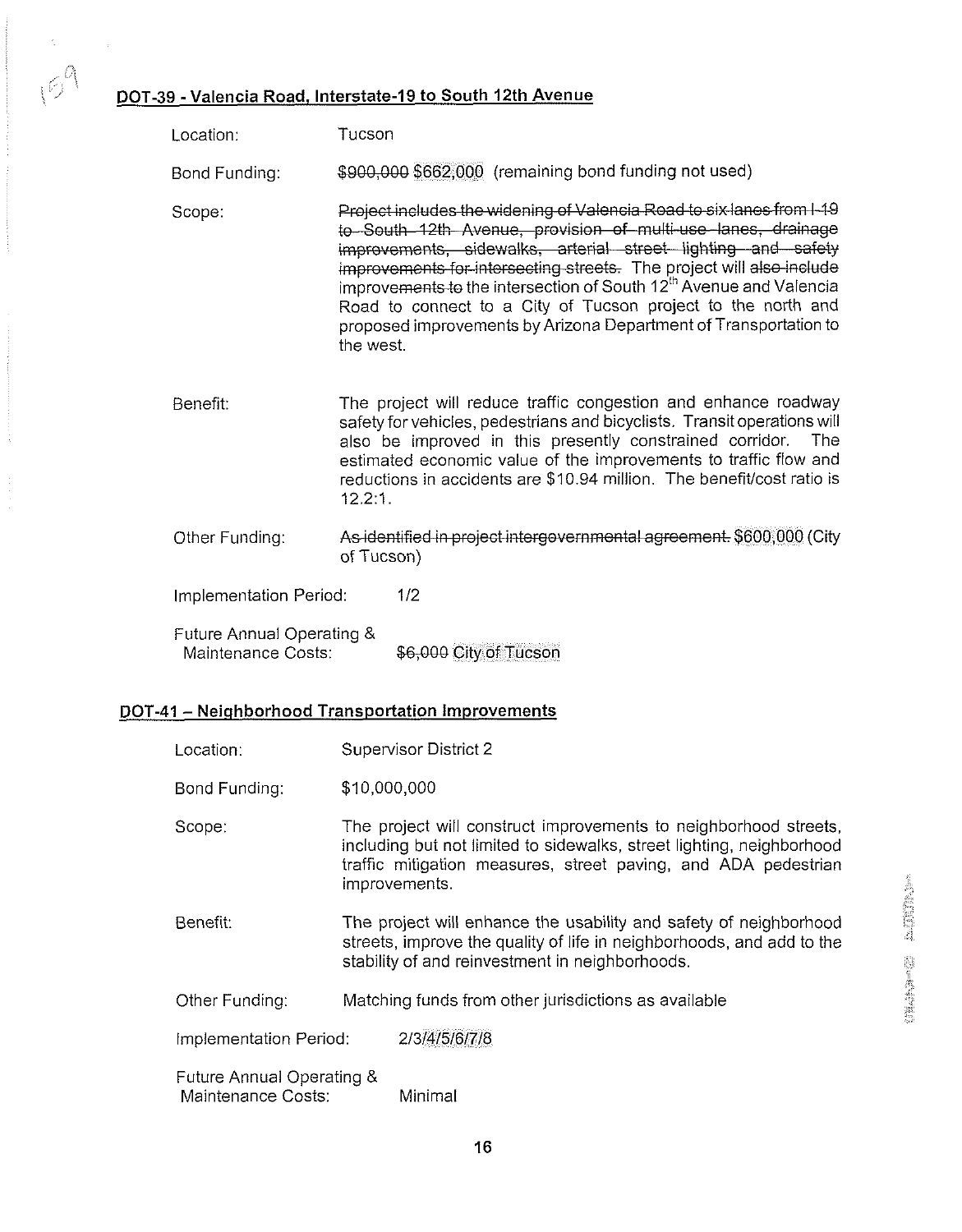### $\sqrt{\varphi^\cup}$  DOT-43 – 12<sup>th</sup> Avenue, 38<sup>th</sup> Street to Los Reales Road

| Location:                                       | Tucson                                                                                                                                                                                                                                                                                                                                                                                                                      |                         |
|-------------------------------------------------|-----------------------------------------------------------------------------------------------------------------------------------------------------------------------------------------------------------------------------------------------------------------------------------------------------------------------------------------------------------------------------------------------------------------------------|-------------------------|
| Bond Funding:                                   | \$9,000,000                                                                                                                                                                                                                                                                                                                                                                                                                 |                         |
| Scope:                                          | The proposed improvements Phase I, Los Reales to Lerdo will<br>improve the function of South 12th Avenue for alternate modes and<br>provide for improved area and roadway drainage and provide<br>streetscape improvements for the adjacent community. Phase 2,<br>South 12th Gateway at 10th Avenue, will improve the The geometry<br>of the intersecting streets will be improved for efficiency, safety and<br>drainage. |                         |
| Benefit:                                        | The project will improve local area circulation and access through<br>improved drainage and will reduce maintenance costs with enhanced<br>roadway pavements. The improvements will increase the value of<br>adjacent properties by enhancing the streetscape elements in this<br>corridor.                                                                                                                                 |                         |
| Other Funding:                                  | None Proposed                                                                                                                                                                                                                                                                                                                                                                                                               |                         |
| Implementation Period:                          |                                                                                                                                                                                                                                                                                                                                                                                                                             | 1/2/3/4/5               |
| Future Annual Operating &<br>Maintenance Costs: |                                                                                                                                                                                                                                                                                                                                                                                                                             | \$60,000 City of Tucson |

#### DOT-44 - Oranae Grove Road. Thornvdale Road to Oracle Road

| Location: | Unincorporated County, Marana |  |
|-----------|-------------------------------|--|
|-----------|-------------------------------|--|

- Bond Funding: \$20,000,000
- Scope: The project consists of constructing a four and six-lane roadway from Thornydale Road to Oracle Road. The Advance Planning Reportfor Orange Grove Road approved by the Board of Supervisors in 1992 called for six lanes from La Cholla Boulevard to Oracle Road and four lanes from Thornydale Road to La Cholla. The cross section requirements will be reviewed during the project initiation stages to determine if the full six lanes from Thornydale to La Cholla should be built with the initial project. The project will include a raised landscape median, multi-use lanes, outside curbs and storm drains, provision for pedestrians and screening and noise mitigation for adjacent residential areas where required. Reinforced box culverts or short span bridges will be constructed where the Pegler Wash, Casas Adobes Wash and the Roller Coaster Wash cross Orange Grove Road, along with other transverse drainage as needed.
- Benefit: The project will reduce congestion and enhance safety along Orange Grove Road and at the intersecting street intersections. The estimated economic value of the improvements to traffic flow and reductions in accidents are \$295.48 million. The benefit/cost ratio is 12.7:l.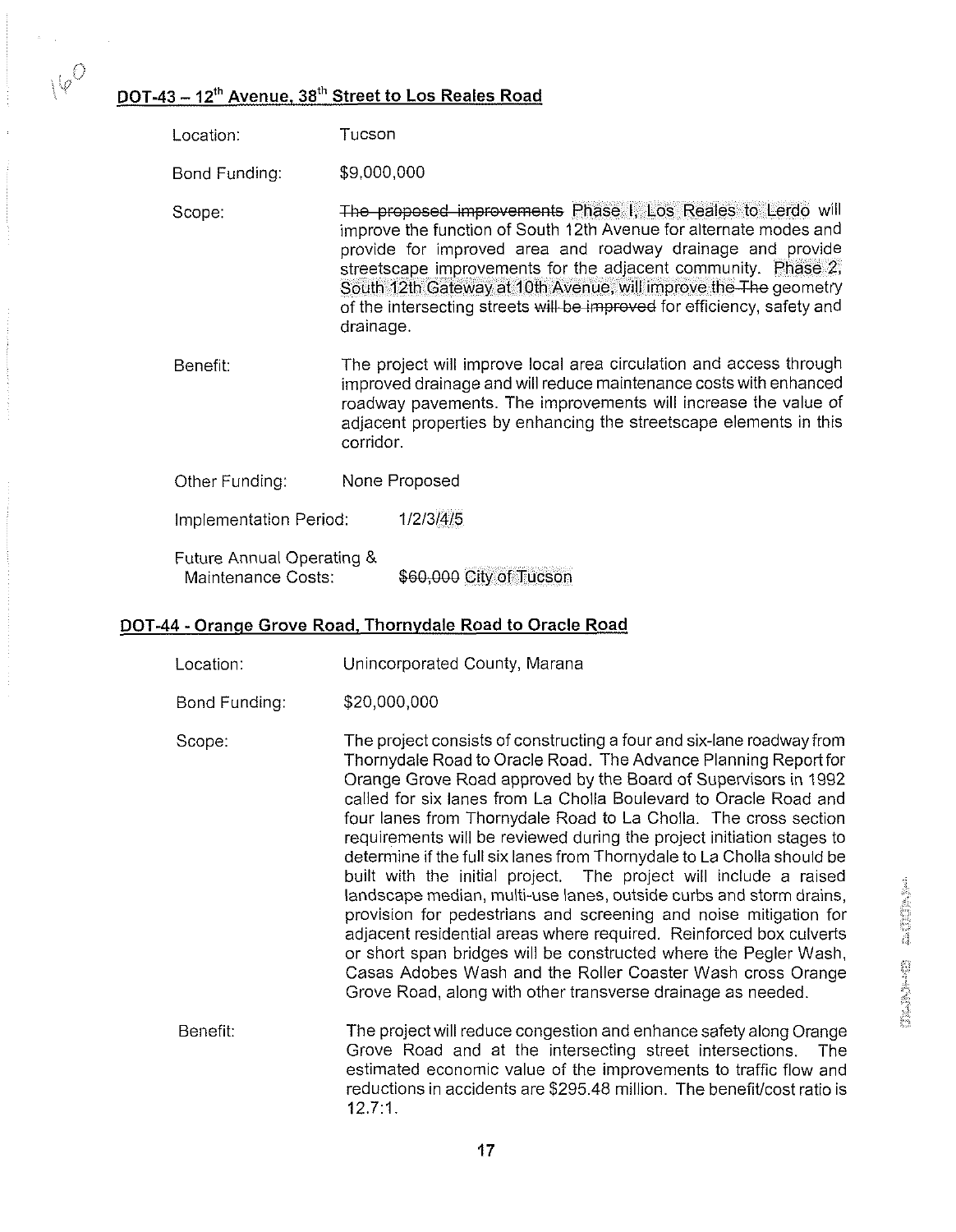Other Funding: \$3,180,000 (Urban Area HURF)

Implementation Period: 3/4/5/6/7/8

Future Annual Operating & Maintenance Costs: \$126,000

#### DOT-45 - La Cholla Boulevard, River Road to Maqee Road

- Location: Unincorporated County
- Bond Funding: \$18,000,000
- Scope: The project consists of construction of a six-lane La Cholla Boulevard from River Road to Magee Road. Project will include a raised landscape median, multi-use lanes, outside curbs, storm drains and pedestrian facilities and neighborhood screening and noise mitigation where required. This project also includes reinforced concrete box culverts or short span bridges at the Nanini Wash and Pegler Wash crossings. Additional provisions will be made for transverse drainage as required.
- Benefit: The project will reduce congestion and enhance safety along existing La Cholla Boulevard. This projectwhen linked with the project to the south (1-10 to River Road) will provide enhanced facility of regional significance for access into the northwest area. The estimated economic value of the improvements to traffic flow and reductions in accidents are \$202.7 million. The benefit/cost ratio is 13.5:1.

Other Funding: \$43,000,000 \$7,132,000 (40,000,000 3,685,000 Urban Area HURF) (3,000,000 943,000 Developer Funded) (2,139,000 Improvement District) (100,000 County HURF) (265,000 Other)

Implementation Period: 1/2/3/4/5/6

Future Annual Operating & Maintenance Costs: \$90,000

# Motion: DOT-53 - Old Tucson-Nogales Highway-Summit Neighborhood<br>
Location: Unincorporated County<br>
Bond Funding: \$1,100,000

| Location: | Unincorporated County |  |
|-----------|-----------------------|--|
|-----------|-----------------------|--|

 $\mathsf B$ ond Funding:  $\qquad \qquad \mathsf S1,\mathsf{100,000} \qquad \qquad \qquad$ 

Scope: Proposed project is to reconstruct the intersection of Nogales Highway-Old Tucson/Nogales Highway to eliminate adverse intersection angles. The project will also improve the vertical alignment of the Old Tucson/Nogales Highway over the Southern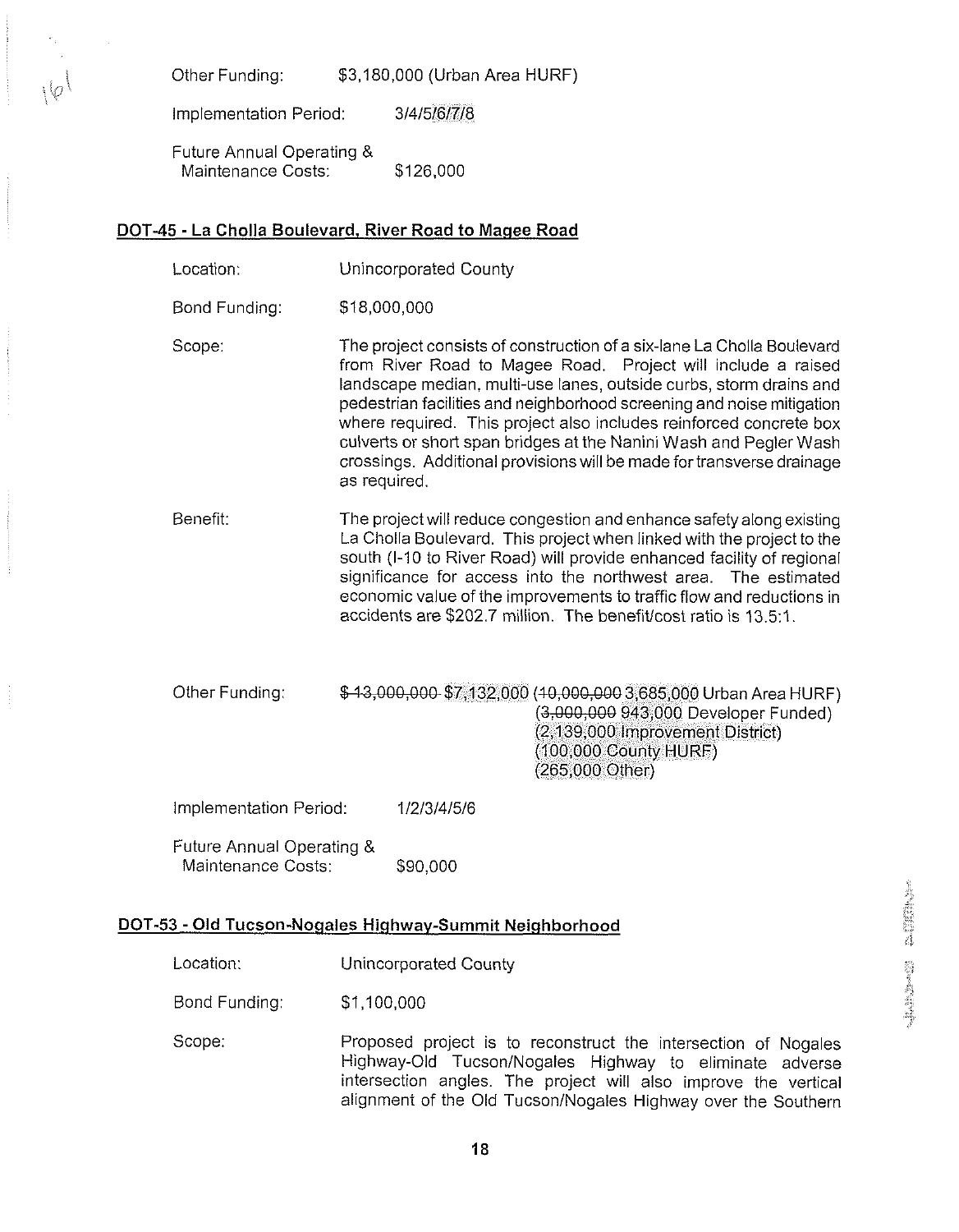Pacific Railroad crossing and provide upgraded traffic control at the intersection and railroad. The local area is subject to significant drainage problems associated with the roads. The project will construct or improve roadside drainage ditches parallel to Summit Street, McKain Road and Old TucsonlNogales Highway within the existing right-of-way to increase conveyance towards the existing culverts under the railroad. Small detention facilities will also be constructed east of the Summit-Old Tucson/Nogales neighborhood and McKain Road/Terry Lane

intersection to control the magnitude of roadside drainage and to

Benefit: Project benefits will accrue to local neighborhoods with a safer access, particularly during wet weather conditions. The roadway construction will reduce the expense of operation and maintenance as the intersections collect substantial sediments and debris during wet weather conditions. The improved intersection alignment will allow for safer access onto Nogales Highway (B-19).

eliminate ponding within these intersections.

| Other Funding: | None Proposed |
|----------------|---------------|
|                |               |

1/2/3/4/5/6/7/8 Implementation Period:

Future Annual Operating & Maintenance Costs: No Increase

#### **DOT-54** - **Mt. Lemmon Shuttle**

| Location:     | Unincorporated Pima County, Tucson                                                                                                                                                                                                                                                                                                                                                                                                                                                                                                                                                                                                                                                                                                                                                                                                                                                                                                                                                  |
|---------------|-------------------------------------------------------------------------------------------------------------------------------------------------------------------------------------------------------------------------------------------------------------------------------------------------------------------------------------------------------------------------------------------------------------------------------------------------------------------------------------------------------------------------------------------------------------------------------------------------------------------------------------------------------------------------------------------------------------------------------------------------------------------------------------------------------------------------------------------------------------------------------------------------------------------------------------------------------------------------------------|
| Bond Funding: | \$1,500,000                                                                                                                                                                                                                                                                                                                                                                                                                                                                                                                                                                                                                                                                                                                                                                                                                                                                                                                                                                         |
| Scope:        | The Mt. Lemmon Shuttle is conceived to provide public transit access<br>from the vicinity of the Bear Canyon Library to Mt. Lemmon and<br>Summerhaven and to Sabino Canyon Recreation Area. The Shuttle<br>will link with Sun Tran Route 9 at Bear Canyon. This service will<br>operate four trips, six days a week from Bear Canyon to<br>Summerhaven and from Bear Canyon to Sabino Canyon Recreation<br>Area. The Bond funding will provide for turnouts and other facilities<br>adjacent to the roadways to allow the transit to operate safely along<br>these two-lane roads. Additional funding in the form of operating<br>subsidies, equipment and vehicle acquisition grants and similar non-<br>highway related expenses will be sought from other sources.<br>To support future public transportation facilities at Summerhaven,<br>including a proposed tram system and local shuttle service, and to<br>accommodate the anticipated traffic at the new Village Center, |
|               | Sabino Canyon Parkway improvements are needed. Improvements<br>include roadway re-alignment, drainage facilities, environmental<br>mitigation, improved pedestrian access and parking.                                                                                                                                                                                                                                                                                                                                                                                                                                                                                                                                                                                                                                                                                                                                                                                              |

Project-benefits-include-providing-general-public-transportation Benefit: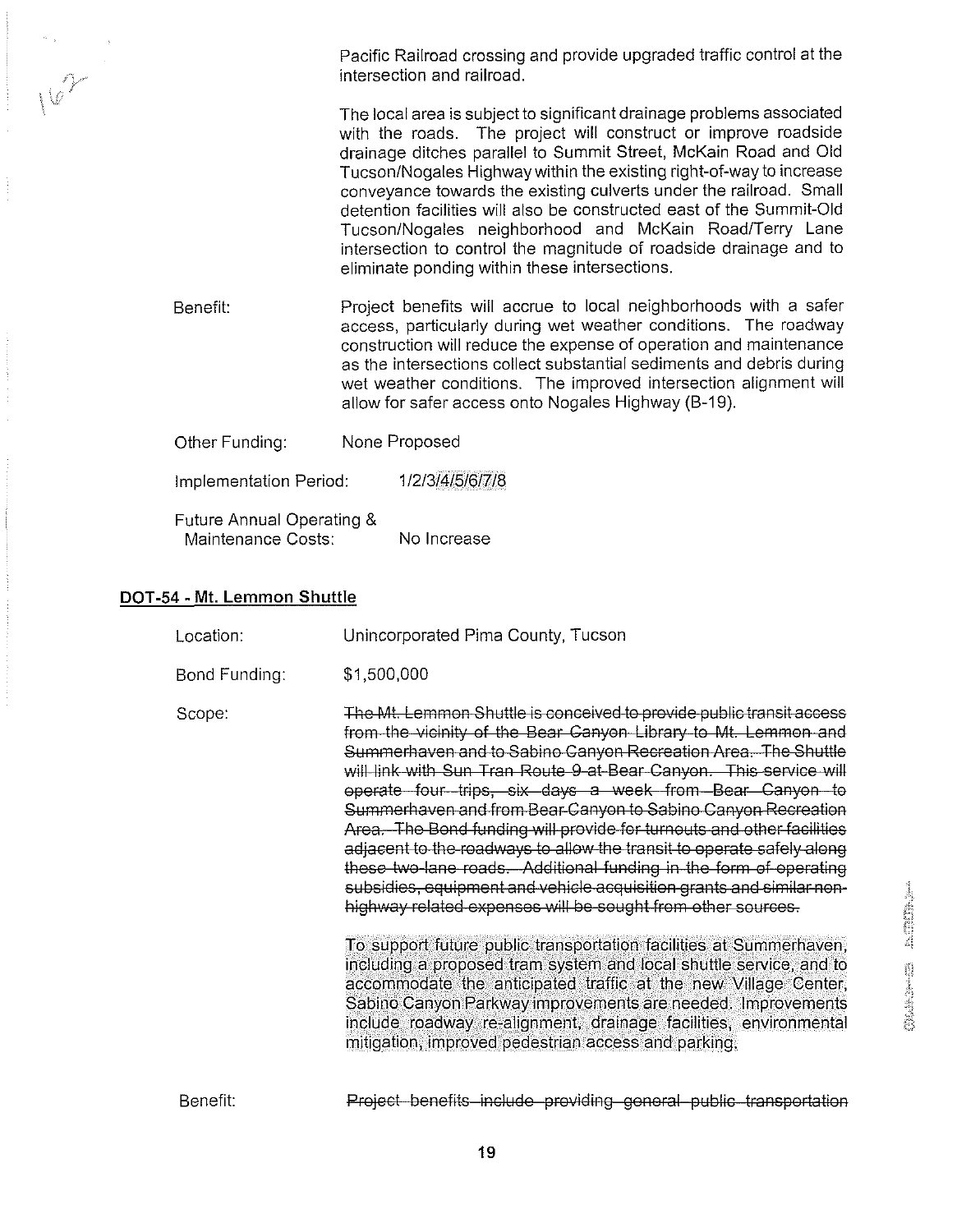access to public recreation areas and reducing the number of vehicles on Mt. Lemmon Highway, which will reduce demand for restricted parking areas Improved public access and safety at Summerhaven.

Other Funding: Federal and state transit funding

Implementation Period: 1/2/3/4/5

Future Annual Operating & Maintenance Costs: To be determined

#### **DOT-55** -Golf Links Road, Bonanza Avenue to Houqhton Road

| Location:                                       | Tucson |                                                                                                                                                                                                                                                                                                                                                                                                                                                               |
|-------------------------------------------------|--------|---------------------------------------------------------------------------------------------------------------------------------------------------------------------------------------------------------------------------------------------------------------------------------------------------------------------------------------------------------------------------------------------------------------------------------------------------------------|
| Bond Funding:                                   |        | \$2,500,000 \$1,801,000 (remaining bond funding not used)                                                                                                                                                                                                                                                                                                                                                                                                     |
| Scope:                                          |        | The proposed project consists of widening 0.5 miles of Golf Links<br>Road to four lanes with a raised landscape median, multi-use lanes,<br>curbs, storm drains, outside landscaping and other urban street<br>features. This project will link with another project to be built entirely<br>by the City of Tucson. The improvements will increase capacity and<br>safety of the roadway and will define and better control access to<br>abutting properties. |
| Benefits:                                       |        | The project will reduce congestion and enhance safety along Golf<br>Links Road. The estimated economic value of the improvements to<br>traffic flow and reductions in accidents are \$2.23 million. The<br>benefit/cost ratio is 0.9:1.                                                                                                                                                                                                                       |
| Other Funding:                                  |        | As identified in project intergovernmental agreement. (City of<br>Tucson) \$901,000<br>(800,000 City of Tucson)<br>56,000 County HURF)<br>(45,000 Other)                                                                                                                                                                                                                                                                                                      |
| Implementation Period:                          |        | 1/2                                                                                                                                                                                                                                                                                                                                                                                                                                                           |
| Future Annual Operating &<br>Maintenance Costs: |        | \$15,000 City of Tucson                                                                                                                                                                                                                                                                                                                                                                                                                                       |

#### **DOT-57** - Safety Improvements

| Location: | Various |
|-----------|---------|
|-----------|---------|

Bond Funding: \$19,000,000

Scope: The HURF Revenue Bond includes \$19 million for presently undesignated safety improvements that would be implemented over the course of the bond program. Projects to be funded under this category are traffic safety improvements. The Department of Transportation publishes annual reports on the traffic accident and safety condition of the unincorporated roadway system.